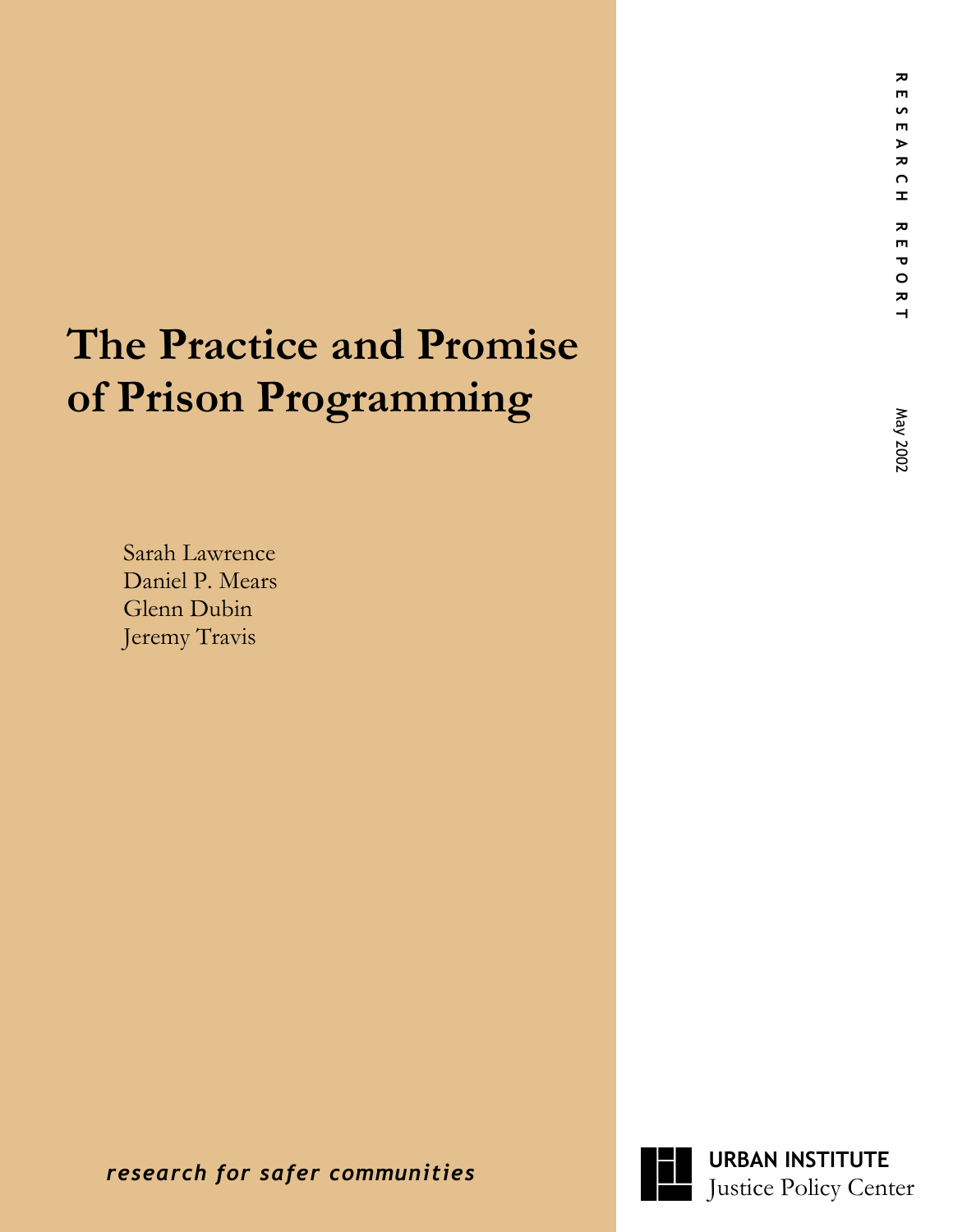# **Contents**

| ı.  |                                                                                                     |
|-----|-----------------------------------------------------------------------------------------------------|
| Ш.  |                                                                                                     |
|     |                                                                                                     |
|     |                                                                                                     |
|     |                                                                                                     |
| Ш.  | REVIEW OF EVALUATION LITERATURE ON<br>CORRECTIONAL PROGRAMS  4                                      |
|     |                                                                                                     |
|     |                                                                                                     |
|     | Challenges of Program Implementation 7                                                              |
|     |                                                                                                     |
|     | Methodological Problems Make It Difficult<br>to Identify Specific Programs that "Work" 8            |
|     | Effective Programs Share Similar Characteristics 9                                                  |
| IV. | PRISON PROGRAMMING:<br>INVENTORIES IN SEVEN STATES 12                                               |
|     |                                                                                                     |
|     | An Overview of Program Types  12                                                                    |
|     |                                                                                                     |
|     |                                                                                                     |
|     |                                                                                                     |
|     | Employment Services Programs 17                                                                     |
|     | Participation Rates in Prison Programming  18                                                       |
| ٧.  | <b>STRATEGIC OPPORTUNITIES FOR</b><br><b>IMPROVING AND EXPANDING</b><br>CORRECTIONAL PROGRAMMING 20 |
|     |                                                                                                     |
|     | Opportunities to Change Policies 20                                                                 |
|     | Opportunities to Change Practices 21                                                                |
|     | Opportunities to Improve Research  22                                                               |
| VI. | KEY POLICY TARGETS 23                                                                               |
|     | Colleges and Local School Districts  24                                                             |
|     |                                                                                                     |
|     |                                                                                                     |
|     | Non-Governmental Organizations  24                                                                  |
|     |                                                                                                     |

**IX. STATE SOURCES .................................... 28**

#### **VII. CONCLUSION.........................................25**



**URBAN INSTITUTE** Justice Policy Center 2100 M STREET, NW WASHINGTON, DC 20037 www.urban.org

*The views expressed are those of the authors, and should not be attributed to The Urban Institute, its trustees, or its funders.*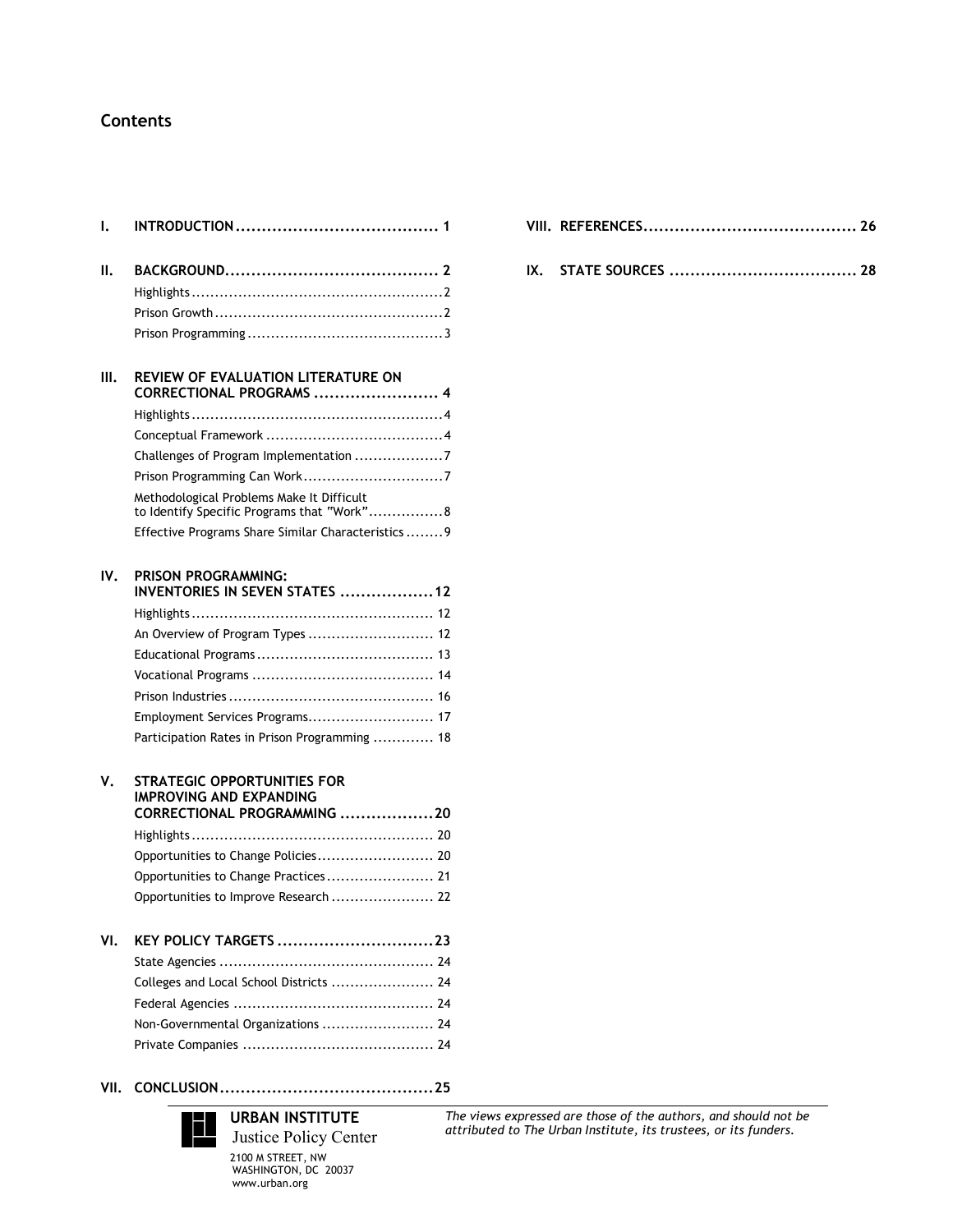# **I. INTRODUCTION1**

**With increasing numbers of prisoners being re**leased into society, the issue of prison programming has become a critical policy issue. As a result, policymakers and practitioners need information about the effectiveness of prison-based programming, the types and levels of programming currently available, and the opportunities and policy targets for improving and expanding effective prison programming.

With the goal of illuminating these issues, this report focuses specifically on employment-related programs in prison and addresses the following questions:

- 1. What does the evaluation research literature tell us about the effectiveness of prison-based education, vocational training, and prison industry on postrelease outcomes?
- 2. What is the state of practice of education, vocational training, prison industry, and employment/transitional training in prison?
- 3. What are the strategic opportunities for improving existing employment-related programs and introducing new programs in prison?

To answer these questions, the Urban Institute first conducted a review of evaluation research on the effectiveness of education and work-related programs. In this report, we refer to these programs collectively as prison or correctional programs.

The Urban Institute conducted an inventory of programs in seven states in the Great Lakes region. These states were selected to illustrate the types and levels of programming in states within a similar region. Our goal was not to provide a national inventory of prison programming, or a systematic analysis of regional differences in programming. Rather, it was to explore and highlight the potential for considerable state-level variation and, as importantly, to identify the extent to which information on prison programming is readily available. In short, we examine these seven states to draw some general lessons that may be relevant to an understanding of prison programming nationally.

l

This inventory covered employment-related correctional programs and was based on interviews with key stakeholders and extant information sources, such as annual reports from correctional agencies and national surveys of corrections agencies.

Based on the review, state profiles, and interviews with correctional administrators and experts, we present strategic opportunities for improving and enhancing prison programming. A conference held at George Washington University, entitled "Correctional Education and Training: Raising the Stakes" (September 24, 2001), afforded the authors an additional and unique opportunity to obtain up-to-date views and research on correctional programming.

The focus on prison programming is timely because of the dramatic increases in prison populations and the large increases in offenders released into society. Currently—and to anticipate the conclusion of this report—relatively little is known about which specific programs work and for whom, especially in relation to employment outcomes. In addition, relatively little is known about the extent to which or what types of correctional programming are offered.

Our preliminary review highlights the need for a much more systematic assessment of these issues. However, it also suggests that researchers have developed important groundwork in the area of correctional programming. There are core principles that effective programming should reflect. Our review suggests that the gap between programming need and resources is considerable. Few states come close to providing the levels and quality of programming that research indicates are needed to positively impact employment or other outcomes. Finally, practitioners indicate that opportunities, such as engaging privatesector businesses and building strategic partnerships with local and state agencies, currently exist for improving and enhancing correctional programming. However, these opportunities vary depending on the unique context of corrections and correctional programming in specific states.

<sup>&</sup>lt;sup>1</sup> Grateful acknowledgment is extended to the Joyce Foundation for funding and supporting the creation of this report, and to the practitioners and officials who agreed to be interviewed, including: Lowell Brandt, Iowa Department of Corrections; John Castro, Illinois Department of Corrections; Gary Grueter, Wisconsin Department of Corrections; Carolyn Heier, Indiana Department of Corrections; Rich Johnson, Michigan Department of Corrections; Scott Olson, Minnesota Department of Corrections; Edward Rhine, Ohio Department of Rehabilitation and Corrections; Mindy Tarlow, Center for Employment Opportunities; Charles Terry, University of Michigan-Flint; and Diane Williams, The Safer Foundation. The authors alone bear responsibility for all statements of fact and interpretation.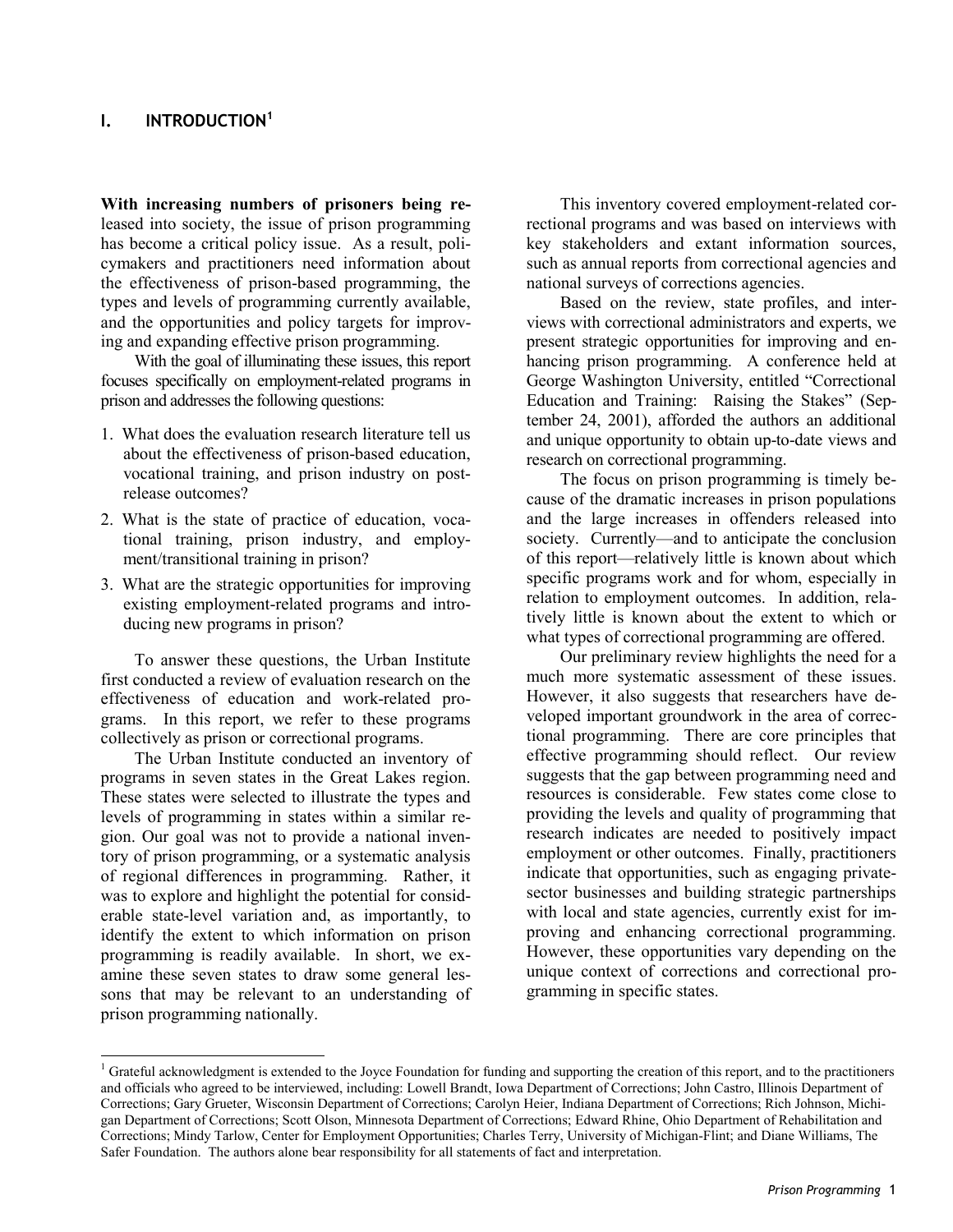## **II. BACKGROUND**

#### **Highlights**

- Nationally, and in the seven states examined in this study, prison populations have doubled to quadrupled in size between 1978 and 1998.
- Approximately half of all state and federal inmates have high school diplomas, compared with threefourths of the general population. Fewer than 15 percent of inmates receive programming that addresses their educational needs.
- The work experiences and skills of inmates are well below those of the general population. This fact, combined with barriers to employment upon release, significantly impair long-term employment prospects for ex-offenders.
- Participation in prison-based vocational programming declined from 31 to 27 percent between 1991 and 1997. Participation in education programming declined even more, from 42 to 35 percent, during this same period.
- Educational and vocational prison programming has declined in part because of the rapid growth in prisons, the frequent transferring of offenders from one facility to another, decreased federal funding for higher education programs, and greater interest in short-term substance abuse treatment and anger management programs.

#### **Prison Growth**

**Before proceeding to a discussion of the effective**ness, levels, and opportunities for prison programming, we present descriptive information at a national level and for the seven states on the state prison systems we examined. This information, which includes prison populations, prison growth, and incarceration rates, highlights two key issues: the sizable population of offenders in the United States and the dramatic growth in corrections experienced nationally and in each of the selected states.

As table 1 shows, the number of individuals in prison has been increasing over the past two decades. Nationally, the adult prison population more than tripled between 1978 and 1998, growing from 307,276 to 1,299,096 inmates.

All seven states that we investigated have witnessed significant growth in the prison population over the past two decades. Minnesota, whose incarcerated population grew 185 percent between 1978 and 1998, experienced the least growth. Despite the dramatic growth in prison populations, six of the seven states fell below the national average (323 percent). Only Wisconsin's adult prison population, which grew over 440 percent, was higher.

Incarceration rates per 100,000 adults also have risen dramatically during the past two decades. However, as with overall growth in prison populations, six of

|                 | Total adult and<br>juvenile prison<br>population <sup>a</sup> | Adult prison<br>population growth<br>$(1978-1998)^b$ | Incarceration rate<br>per 100,000 <sup>a</sup> | Number of<br>facilities <sup>c</sup>                 |
|-----------------|---------------------------------------------------------------|------------------------------------------------------|------------------------------------------------|------------------------------------------------------|
| U.S. total      | 1,381,892                                                     | 323%                                                 | 478                                            |                                                      |
| <b>Illinois</b> | 45,821                                                        | 282%                                                 | 371                                            | $\blacksquare$ 21 adult<br>• 8 juvenile              |
| Indiana         | 20,125                                                        | 290%                                                 | 335                                            | $\blacksquare$ 24 adult<br>■ 10 juvenile             |
| lowa            | 7.955                                                         | 273%                                                 | 276                                            | • 9 adult and juvenile                               |
| Michigan        | 47.718                                                        | 207%                                                 | 480                                            | $-42$ prisons<br>• 13 prison camps                   |
| Minnesota       | 6.238                                                         | 185%                                                 | 128                                            | $\blacksquare$ 8 adult<br>■ 2 juvenile               |
| Ohio            | 45,833                                                        | 270%                                                 | 406                                            | $\blacksquare$ 26 adult<br>$\blacksquare$ 5 juvenile |
| Wisconsin       | 20,612                                                        | 442%                                                 | 376                                            | $\blacksquare$ 33 adult<br>$\blacksquare$ 5 juvenile |

#### **Table 1. Overview of Prison Systems, 2000**

Sources:

a. *Prisoners in 2000*. Bureau of Justice Statistics Bulletin.

b. National Prisoner Statistics data series (NPS-1). "Prisoners Under State or Federal Jurisdiction." Bureau of Justice Statistics.

c. Based on interviews and state publications.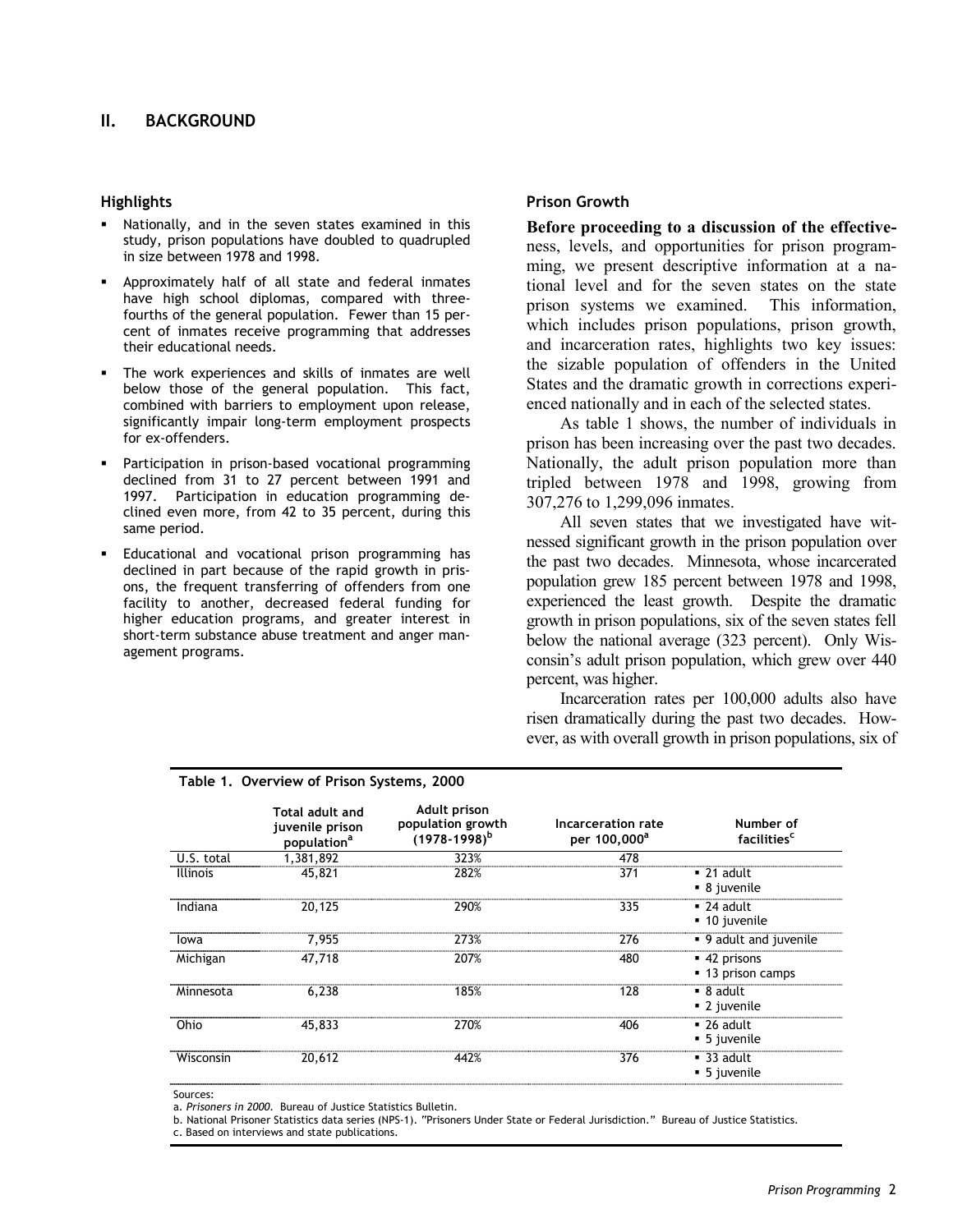the seven states examined in this study had incarceration rates well below the national average of 478 in 2000. Only Ohio's and Michigan's incarceration rates (406 and 480, respectively) approximated this rate.

In short, both nationally and in the seven selected states, the prison populations have grown dramatically during the past two decades. The result has been an expansion in the number of prison facilities to the point where even the smallest of the state prison systems, Minnesota, now operates 10 prison facilities. The largest prison systems, Michigan and Ohio, operate close to 90 facilities combined.

#### **Prison Programming**

It is well documented that the education level, work experience, and skills of prisoners are well below the averages for the general population (Andrews and Bonata 1994). The 1992 National Adult Literacy Survey (NALS) established that only 51 percent of all state and federal prisoners had their high school diploma (LoBuglio 2001). The national average for the general population is 76 percent. In this same study, 11 percent of inmates, compared with three percent of general population respondents, self-reported having a learning disability.

The difference between prison and general populations in education levels appears to be driven primarily by a combination of sex, age, and racial characteristics unique to prisons: Namely, most prisoners are "overwhelmingly young, minority males with a higher percentage of high school dropouts and a lower percentage of college experiences than the general population" (LoBuglio 2001, p. 121). Nationally, as LoBuglio (2001) notes, between 7 and 15 percent of inmates receive basic adult education classes, which is far below the extent of need.

The work experience and skills of prisoners also typically are well below that of the general population (Travis, Solomon, and Waul 2001). The lack of work experience and skills, when combined with low education levels and difficulties in obtaining employment upon release, can contribute to a cycle of unemployment that increases the likelihood of further criminal behavior (Austin and Irwin 2001).

Despite a long-standing historical emphasis in American corrections on education and employment training (Piel 1998; Gaes et al. 1999), and despite the importance of prison programming for improving a range of outcomes upon release, levels of program participation have declined. In 1991, 42 percent of soon-to-be-released prisoners (less than 12 months remaining) reported participating in education programs, compared with 35 percent in 1997 (figure 1).

Participation in vocational programs declined from 31 percent to 27 percent during this same period (Lynch and Sabol 2001).

One reason for these declines is the rapid and enormous growth in prisons. Funding for correctional programs has not kept pace with population growth, which has led to a reduction in the number of programs aimed at helping prisoners, such as general literacy and higher education programs, in most state prison systems (Austin and Irwin 2001; Slambrouck 2000). Higher education programming was all but eliminated by federal legislation enacted in 1994 (LoBuglio 2001).

The decrease in correctional programming also is attributable to an indirect effect of the rapid growth in prisons and the shuffling of prisoners from one facility to another. This frequent transferring undermines the ability of prisons to implement effective educational and vocational programs. At the same time, and precisely because of the frequent transferring of prisoners from one facility to another, greater attention and interest have been given to funding substance abuse and anger management programs. One reason is that these programs can be offered on a short-term basis and can be relatively inexpensive compared with educational or vocational training (LoBuglio 2001).

In summary, prison populations have grown significantly while funding for programs and participation rates have declined. These changes are significant because, as the literature review below shows, educational and vocational training can contribute to a range of positive outcomes, including increased employment and reduced recidivism.



#### **Figure 1. Prisoners to Be Released in the Next 12 Months: Percentage Participating in Prison Programs, 1991 and 1997**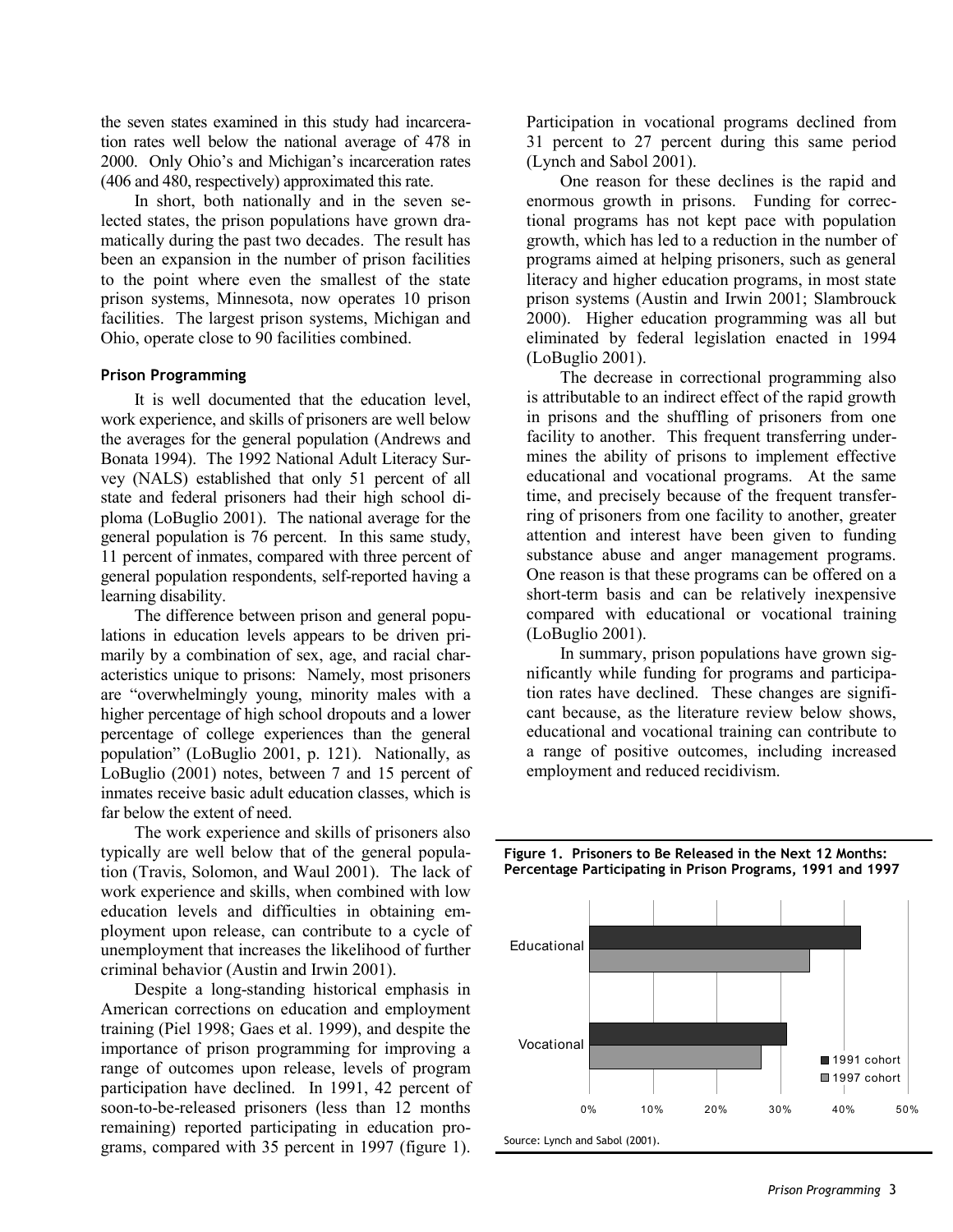### **III. REVIEW OF EVALUATION LITERATURE ON CORRECTIONAL PROGRAMS**

*What does the evaluation research literature tell us about the effectiveness of prison-based education, vocational training, and prison industry on postrelease outcomes?*

#### **Highlights**

- $\blacksquare$  In general, correctional programs can increase postrelease employment and reduce recidivism, provided the programs are well designed and implemented.
- A range of methodological limitations preclude any assessment of *direct and unequivocal* beneficial effects of prison programming.
- Promising programs in terms of post-release outcomes include general characteristics, what also might be called principles of effective intervention:
	- focusing on skills applicable to the job market
	- matching offenders' needs with program offerings
	- ensuring that participation is timed to be close to an offender's release date
	- providing programming for at least several months
	- targeting offenders' needs that are changeable and may contribute to crime, such as attitudes and pro-social activities
	- providing programs that cover each individual's needs and are well integrated with other prison programs to avoid potential redundancy or conflict across programs
	- ensuring that prison programming is followed by treatment and services upon release from prison
	- relying on effective program design, implementation, and monitoring
	- involving researchers in programs as evaluators

**In this section, we summarize the results of recent** reviews and meta-analyses of correctional programming. Meta-analysis is an analytical approach that systematically and rigorously identifies the results of a wide range of studies bearing on a specific topic. Unlike conventional reviews, which can be subject to the unintended or intended biases of authors and the inability to summarize succinctly and empirically the evidence for or against various programs, metaanalyses rely on quantitative techniques that examine specific characteristics of studies and programs (Glass 1976; Cullen and Gendreau 2000). As a result, they generally provide a much better and more scientifically defensible basis for answering the question, "What works?"

Although some meta-analyses of prison programming exist, they do not capture the full range of currently available programming or research. For example, many studies do not report sufficient information about the research or program design to be included in a meta-analysis. Also, for some types of programming (e.g., transitional/pre-release programming), there are too few studies to allow a metaanalysis to be conducted. For this reason, the review below draws on both meta-analyses and reviews to summarize what is known about the effectiveness of prison programming, as defined in this report.

Before proceeding to the literature review, we provide a conceptual framework for understanding the justification for prison programming, historically and from a research perspective, and how prison programming is believed to affect various outcomes. The research literature on the effectiveness of correctional programs often stresses the complexity of the challenge involved in improving outcomes for people held in prison and released back into the community. The conceptual framework is useful for demonstrating this complexity and also for highlighting the underlying logic for prison programming.

#### **Conceptual Framework**

Prison programming in the United States historically was predicated on the notion that individualized educational and vocational instruction would help exoffenders to lead successful lives (Austin and Irwin 2001; LoBuglio 2001). Despite declines in prison programming in recent decades, this justification for prison programming still remains a part of prison operations today. The justification is symbolized in part by reten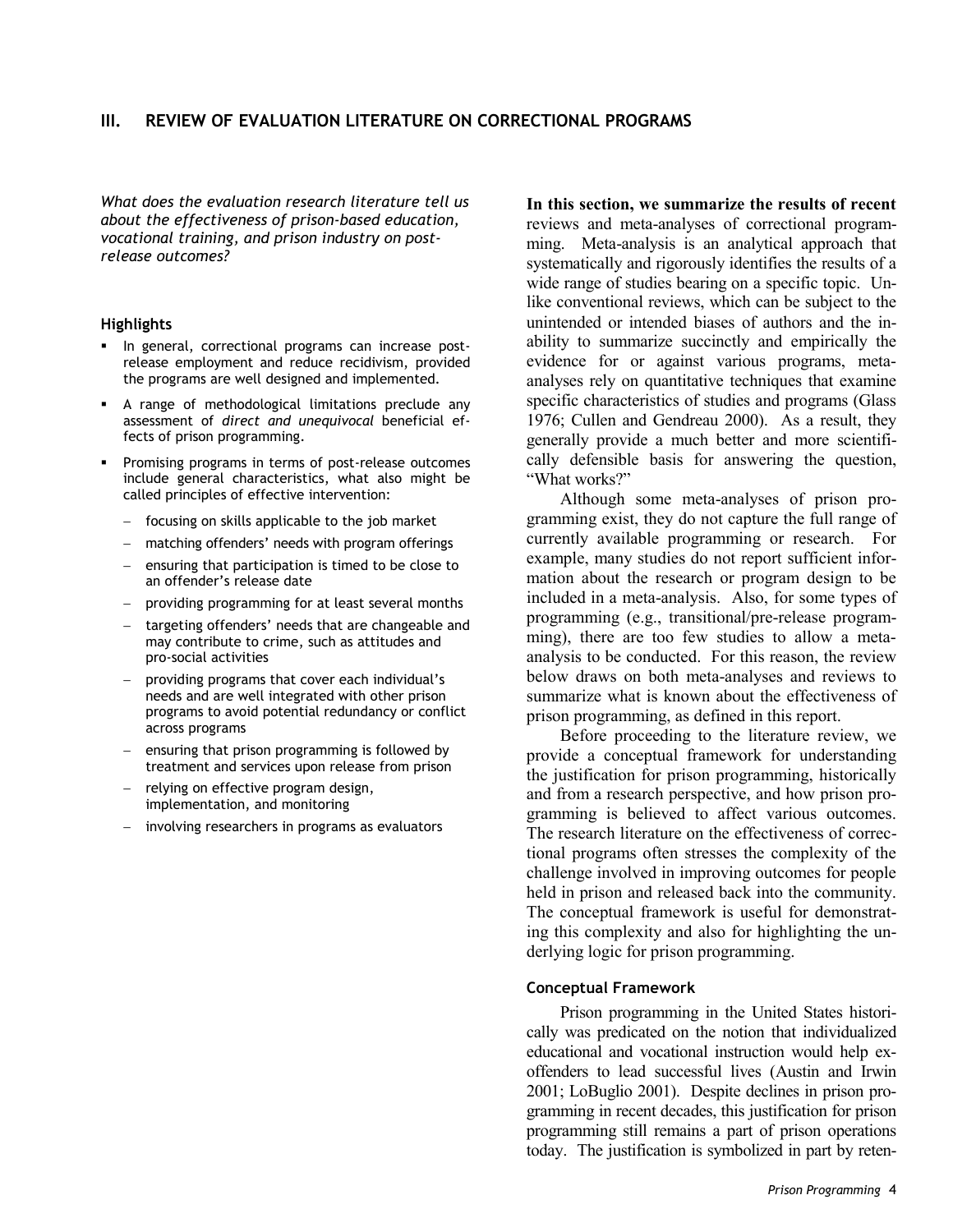tion of the term "corrections," which, as originally conceived, reflected the idea that offenders could be "corrected" or rehabilitated. In recent decades, researchers have shown that prison programming can indeed contribute to a range of positive outcomes. Unfortunately, and as discussed below, much of this research still remains focused on single outcomes (e.g., recidivism) and suffers from flawed methodological designs.

One difficulty in assessing various programs is that they frequently do not state explicitly the theoretical foundations for anticipating various impacts. For this reason, it can be difficult to determine how exactly a given program is supposed to lead to a particular outcome or what broader goal it is supposed to achieve. However, our analysis of recent reviews suggests a broad-based conceptual framework underlying most prison programming efforts. This framework is outlined in figure 2 to provide a context within which to situate the review of programming provided in the subsequent discussion.

#### *Conceptual Framework: Step-by-Step*

The first box in figure 2 depicts the reality that individuals come into prison with a set of individual characteristics that must be taken into account when considering the development of programmatic interventions. Prisoners present individual profiles that reflect their prior work experience, health conditions, life skills, criminal record, and demographic characteristics. This human capital profile presents unique challenges to the design, implementation, and effectiveness of correctional programs.

The second (top) box depicts the range of prison programs offered to help prepare prisoners for life after prison. Four categories of prison programs are discussed later in this report: educational/academic instruction, vocational training, prison industries, and employment/transitional training. Yet these are not the only programs offered to prisoners. Corrections agencies also offer life skills training (e.g., obtaining housing, balancing checkbooks, maintaining appropriate interpersonal relationships), mental health treatment, substance abuse treatment, faith-based programs, and other types of interventions. Evaluating the effectiveness of one of these interventions is thus complicated by the fact that a prisoner may participate in more than one program, making it difficult to attribute outcomes to a single intervention.

Researchers hypothesize that the overall climate and culture of a prison, including the effectiveness of its programs, may be correlated with successful outcomes after the prisoner's release. In this view, the success of prison managers in inculcating pro-social behaviors among prisoners may be as important as



**Figure 2. Conceptual Framework of Influences on and Outcomes of Individuals Released from Prison**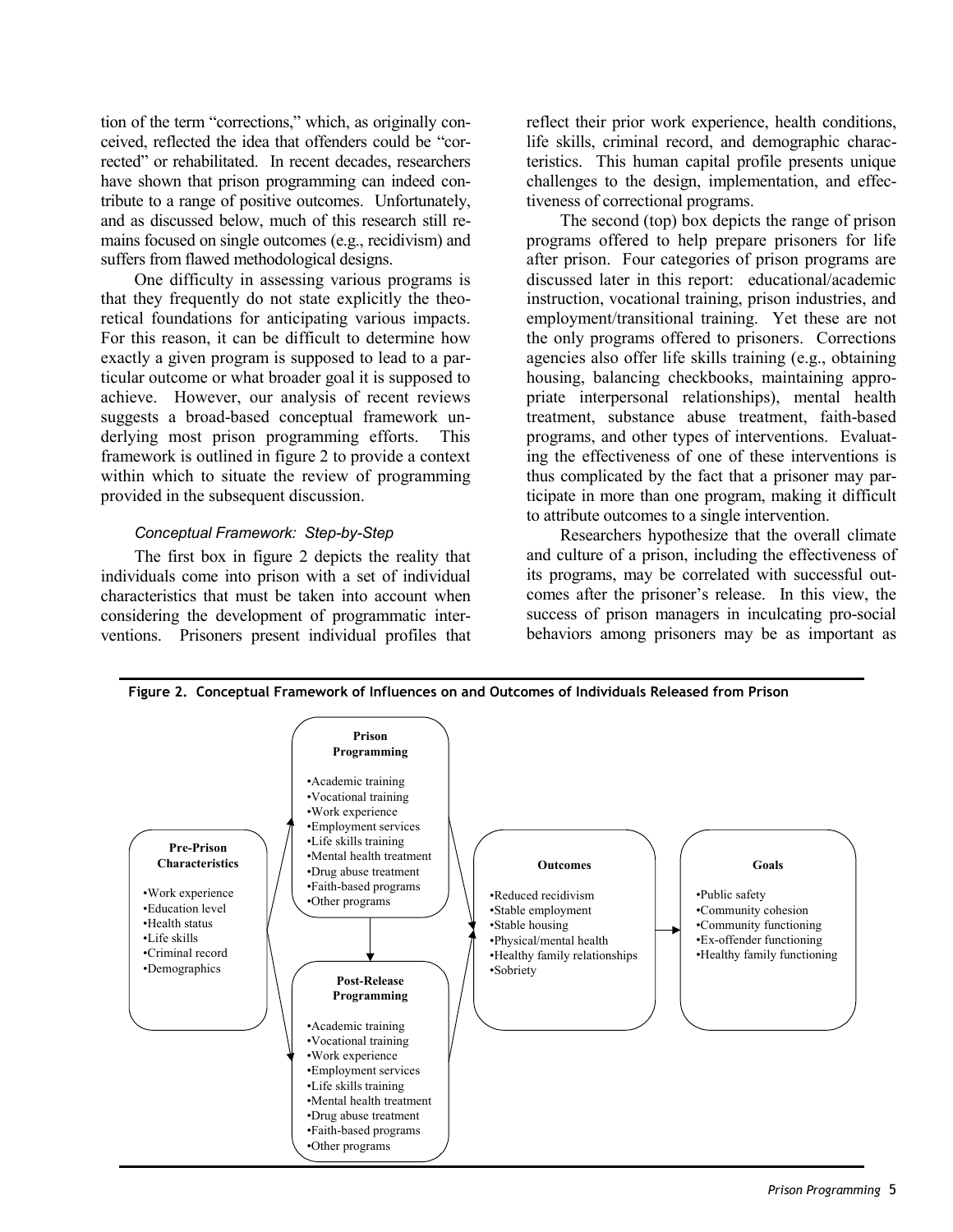programmatic offerings (Cullen and Gendreau 2000; Austin and Irwin 2001).

The third (bottom) box describes the array of post-release programs found in correctional practice. These programs typically mirror those offered inside prison: educational/academic instruction, vocational training, work experience and life skills training, mental health and drug treatment, etc. The research literature underscores the importance of linking programs offered in prison with those offered after release. For example, evaluations of in-prison drug treatment interventions have found that these interventions by themselves are only moderately effective in reducing drug use and recidivism. However, when combined with post-release treatment programs in the community, their effectiveness can be significantly enhanced (Gaes et al. 1999).

The fourth box describes the outcomes typically expected by administrators of in-prison and postrelease programs. These outcomes are viewed as resulting directly from both sets of programs, but for prison programs, there is an additional expectation of an indirect effect operating through post-release programming. That is, administrators anticipate that offenders who receive services while in prison may be more likely to benefit from post-release programming.

Reduced criminal activity of released offenders is cited in virtually every program design as a key goal. Accordingly, the evaluation literature generally focuses on assessing a program's effectiveness in reducing criminal activity of program participants. Yet other goals frequently are articulated. Employment programs seek to enhance levels of participation in labor markets as well as levels of earnings of program participants after their release from prison. Similarly, health and drug treatment programs aim to enhance mental and physical health, and, more generally, individual and family functioning. Faithbased programs and others have broader goals of improving the quality of life for the prisoner after s/he returns to the community.

These broad and varied goals pose challenges to evaluators and raise important questions about the relative value of different objectives. For example, an employment program may seek to improve job retention rates and may do that, but it may also improve the quality of a prisoner's family life, an outcome that an evaluation may not capture. Similarly, typical evaluations of highly effective drug treatment programs may not conceptualize effectiveness in terms of improving job earnings of prisoners.

The fifth and final box represents some of the most commonly cited long-term goals for individuals

released from prison and the families and communities to which they return. According to conventional wisdom among researchers, policymakers, and criminal justice administrators, these prison programs are designed to accomplish broad social goals—to increase public safety, enhance community cohesion, and strengthen the functioning of ex-offenders, families, and communities (e.g., overall socioeconomic conditions). These long-term goals may be realized through achievement of one or more of the outcomes listed in box four. In many instances, they are difficult to measure but nonetheless set the parameters for justifying and, ideally, assessing the merits of particular programs.

In summary, prison programs frequently are justified on the grounds that they contribute to a wide range of *goals*, including improved public safety, greater community cohesion, and improved offender and family functioning. These goals are thought to be realized through various *outcomes*, such as reduced recidivism, stable offender employment and housing, improved family interactions, etc. In each instance, prison programs are designed to address one or more *areas of need* (e.g., education, vocational training, life skills training, mental health and substance abuse treatment) that are believed to contribute to the specific outcomes. And these areas of need in turn are believed to be linked to specific *background characteristics*, such as the age, race, sex, prior record, previous educational and work experiences of offenders, and their mental health and physical status upon entry into prison.

# *The Purposes of the Conceptual Framework*

This conceptual framework serves two purposes. First, it highlights the complexity of designing and evaluating interventions involving prisoners, where the measured outcomes occur after release from prison. Second, it places in context the scope of the literature review. Specifically, we reviewed the extant research literature on several categories of prison programming, including educational/academic instruction, vocational training, prison industries, and employment/vocational training. It should be emphasized that in our review, we discovered few studies that examine the combined effects of exposure to multiple programs or the precise benefits associated with provision of follow-up services upon release from prison. Thus, research to date largely misses the major impacts that may (or may not) be associated with prison programming. That said, our review of the evaluation literature suggests that in-prison programming can effect a wide range of outcomes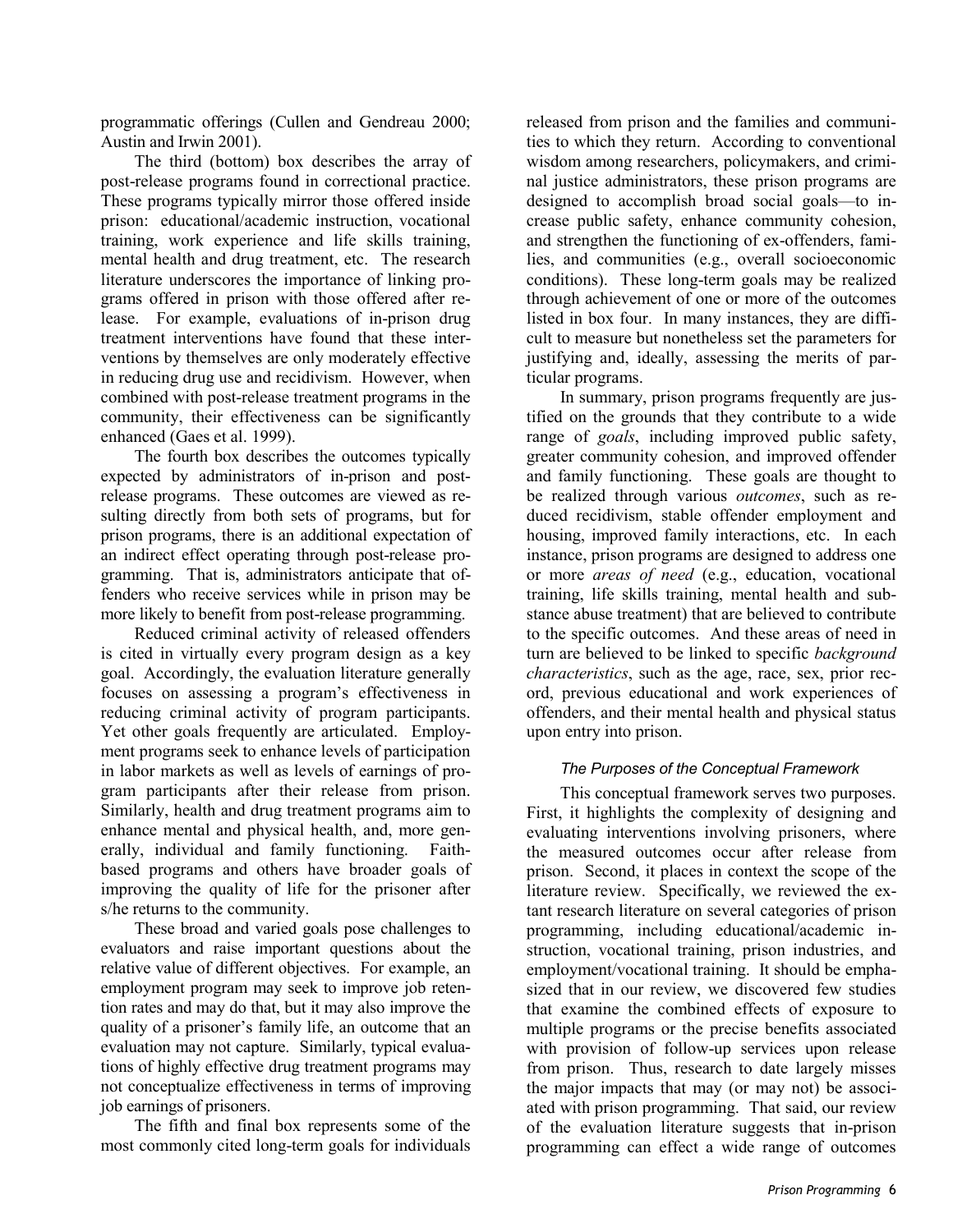and, in turn, can contribute to an equally wide range of longer-term goals (Gaes et al. 1999; Cullen and Gendreau 2000; Travis et al. 2001). Here, however, *we restrict our review to the impacts of prison programming on employment outcomes and recidivism*. Although we present examples for illustrative purposes, we have not compiled an inventory of best practices or innovative approaches. For a comprehensive review of all types of adult correctional treatment programs, see Gaes et al. (1999) and Cullen and Gendreau (2000).

#### **Challenges of Program Implementation**

A final point should be made before turning to our summary of the evaluation literature. Implementing and operating correctional programs present many challenges unique to correctional settings (Cullen and Gendreau 2000). These challenges can influence not only whether programming is provided but also whether it is effective. For example, staff turnover can reduce the effectiveness of programs. New staff require considerable training and, with insufficient training, may expose program participants to inappropriately implemented therapeutic interventions. Also, prisoners may have pre-existing educational and professional deficits or suffer from substance abuse and mental health disorders. Improving their education level or work experience alone may not be possible or sufficient to generate an appreciable difference in the likelihood of recidivating or maintaining employment.

At a broader level, prison administrators readily acknowledge that their top priority is maintaining control of the prison environment to maximize the safety of guards and prisoners. In an era of prison expansion and constraints on prison budgets, allocating space and resources for correctional programs is not the top priority for correctional managers (Travis et al. 2001). Such factors directly affect programming and are among those most commonly cited by correctional officials as barriers to effective programming (Farabee et al. 1999).

#### **Prison Programming Can Work**

In presenting a summary of the research literature on correctional programming, we have drawn extensively on four recent, comprehensive reviews of dozens of individual program evaluations:

Gerber and Fritsch (1994) performed a thorough assessment of research on correctional education/academic instruction.

- Gaes et al. (1999) reviewed the state of knowledge for all types of adult correctional treatment, including education and work programs, sex offender treatment, and cognitive skills training.
- Cullen and Gendreau (2000) reviewed the state of knowledge for correctional treatment, including a review of recent meta-analyses from both the juvenile and adult treatment literature and a listing of principles of effective programs and interventions.
- Wilson and Gallagher (2000) conducted a meta-analysis of the recidivism outcomes of 33 studies (which included 53 different programs) of education, vocation, and work programs.

Gerber and Fritsch's (1994) review of the literature concluded that "research shows a fair amount of support for the hypothesis that adult academic and vocational programs lead to...reductions in recidivism and increases in employment opportunities" (p. 11). Table 2 presents a summary of their major findings. Across several different types of educational programming, Gerber and Fritsch (1994) found that the majority of studies showed that participants were (a) less likely to recidivate and (b) more likely to be employed after release.

This conclusion is echoed by the other reviews. Gaes et al. (1999) state: "Despite methodological shortcomings and challenges, the evidence suggests that carefully designed and administered education and work programs can...reduce recidivism and promote involvement in pro-social activities after release" (p. 398). They go on to note that "when con-

#### **Table 2. The Effectiveness of Correctional Programming**

- Pre-college education (elementary/secondary/GED)
	- 9 of 14 studies found participants were less likely to recidivate
	- 3 of 4 studies found participants more likely to be employed after release

College-level education

- 10 of 14 studies found an inverse relationship between college education and recidivism
- 3 of 3 studies found participants more likely to be employed after release

Vocational programs

- 9 of 13 studies found participants less likely to recidivate
- 5 of 7 studies found participants more likely to be employed after release

Source: Gerber and Fritsch (1994).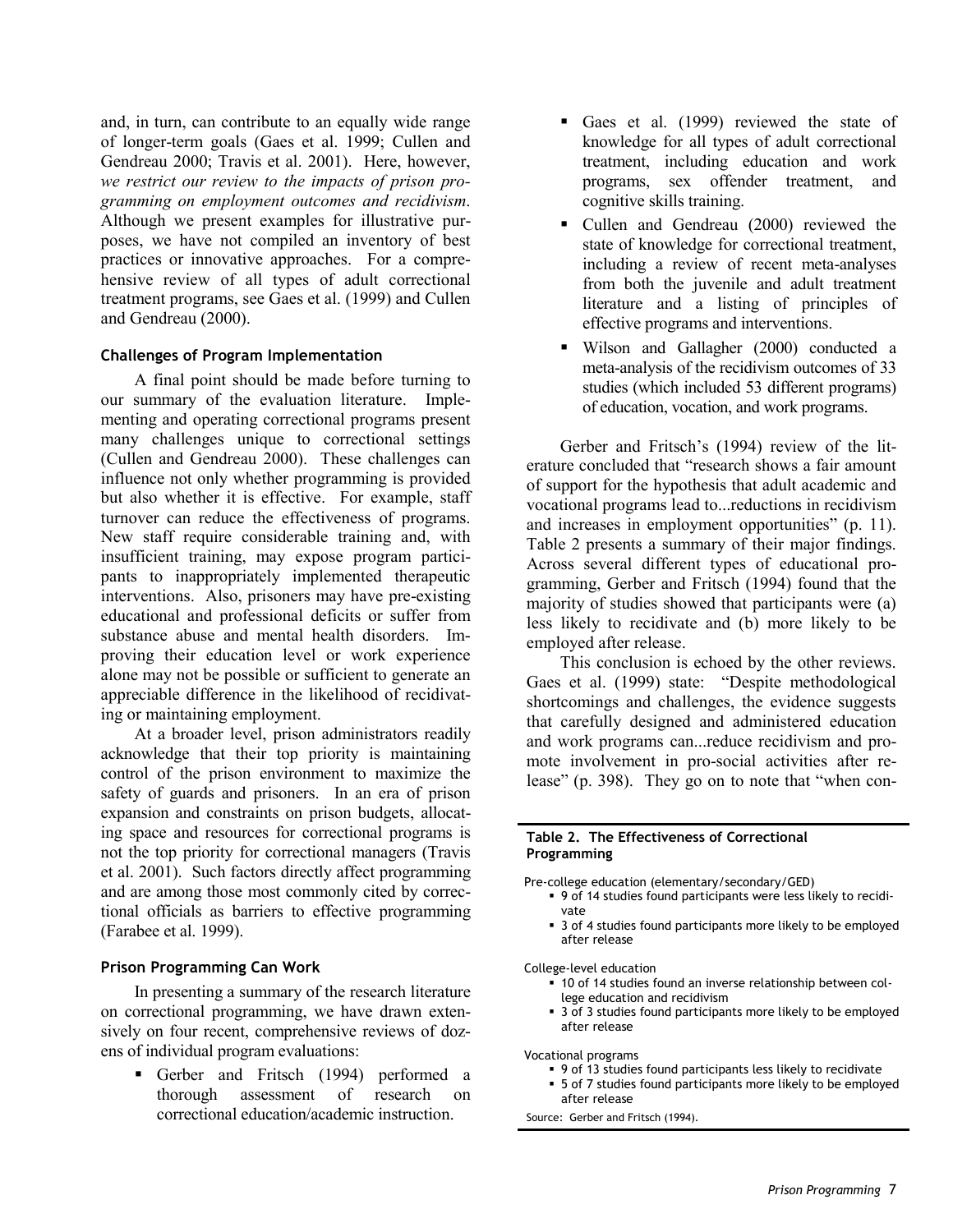sidered as a body of developing scientific work on the impact of prison programs, education and work programs appear able to contribute significantly to increasing offenders' prospects for success" (p. 407).

Wilson and Gallagher's (2000) meta-analysis led to the same conclusion: "This study meta-analyzed the recidivism outcomes of 33 independent... evaluations of education, vocation, and work programs and found that program participants recidivate at a lower rate than nonparticipants" (p. 347). Cullen and Gendreau (2000) reviewed other meta-analyses and, like Gaes et al. (1999), Gerber and Fritsch (1994), and Wilson and Gallagher (2000), concluded that correctional programming, when designed and implemented well, can reduce recidivism and increase employment and health outcomes.

Although the different reviews all arrive at the same conclusion—that is, that correctional programming can reduce recidivism and improve employment outcomes—there are important caveats. First, these reviews, like almost all studies to date, used broad categories to define "education" and "vocational" (or "work") programs. As a result, it is not possible to identify with any confidence specific programs that are effective. In addition, the articles identify numerous qualifications to the general statement that correctional programming can work. Yet despite the many caveats and the lack of information about specific programs that are known to be effective, there are general characteristics of programming—what Cullen and Gendreau (2000) call "principles of effective intervention"—that typically underlie effective programs.

Below, we review the most critical methodological problems in assessing the finding that correctional programming works. This discussion highlights the limits of research to date and the possibilities for future research. We also review a range of general factors (principles of effective intervention) that researchers have identified as characteristics of effective programs.

#### **Methodological Problems Make It Difficult to Identify Specific Programs that "Work"**

Although much research indicates that prison programming can work, there are many caveats and exceptions that preclude a listing of specific "best practice" programs. The most critical of these caveats and exceptions are discussed below.

First, the most important issue is that methodological flaws in most studies limit the extent to which researchers can attribute improved ex-offender outcomes to program activities. As Wilson and Gallagher (2000) stated in their meta-analysis of 33 studies, "The generally weak methodological character of these studies prevents attributing observed effects on criminal behavior to the activities of programs" (p. 347). The authors noted that close to 90 percent of the studies included in their meta-analysis suffered from major methodological problems.

Second, almost all evaluations of prison-based programs suffer from selection bias; that is, a positive effect of programming may be due to differential characteristics of the program participants rather than programs (Gaes et al. 1999). In Wilson and Gallagher's (2000) meta-analysis, the authors found that program participants were more likely to be employed after release than nonparticipants. They also found that programs that had an effect on employment also had an effect on recidivism. But they noted that both of these outcomes (lower recidivism and higher employment rates) could possibly be accounted for by selection bias.

A common example of selection bias is when a program is comprised primarily of the most wellbehaved and well-motivated inmates who volunteer to participate. When compared with a group of offenders not exposed to a particular program, the program participants may well have better outcomes, but these outcomes most likely are due to the participants themselves instead of the program. Despite the wealth of research to date, few studies have employed randomized designs that can help remove the influence of selection biases.

The issue of prisoner motivation, voluntary/compulsory program participation, and program effectiveness merits additional comment. Few prison programs are compulsory. At the same time, existing programs generally do not have sufficient slots for all inmates who wish to participate. As a result, those prisoners who participate in prison programs typically are highly motivated. This characteristic of programs tends to confound almost all program evaluations because those who participate are different from general population inmates. (Only a small

#### **Does Prison Programming Work?**

**The Short Answer:** The four articles reviewed by the Urban Institute draw similar conclusions: In general, participants in prison-based educational, vocational, and work-related programs are more successful—that is, they commit fewer crimes and are employed more often and for longer periods of time after release—than are nonparticipants.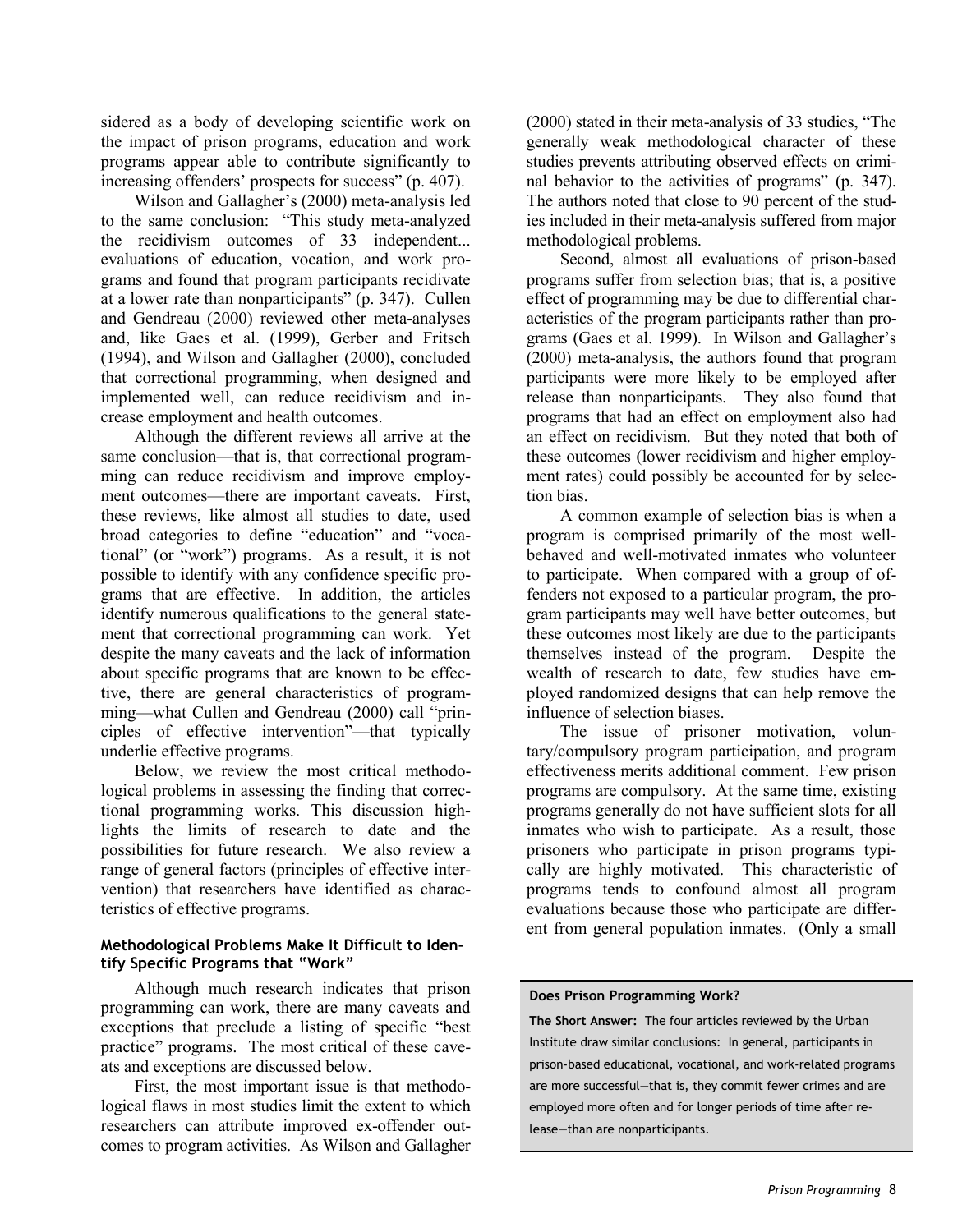handful of studies to date involve random assignment of inmates to various programs—Gaes et al. 1999, Saylor and Gaes 1992.) Consequently, comparisons between the two populations (program participants versus nonparticipants) should not be made, or should be made with caution.

Third, even when studies employ rigorous methodological designs and identify effects that can be linked directly to programming, they frequently cannot identify the particular aspects of programming that contributed to the improved outcome (e.g., the quality of instruction, the staff-to-inmate ratio, the duration of programming). As a result, it becomes difficult to identify the specific aspects of programming that should be given the most attention. For programs involving multiple foci (e.g., vocational skills training coupled with education), this issue is especially problematic.

Fourth, few studies carefully differentiate among types of programs. Thus, while many studies indicate that vocational training can decrease recidivism, the activities comprising vocational training can be quite diverse, including job interviewing techniques, basic job skills (e.g., punctuality, cleanliness, effective resumes), and training in specific trades (e.g., carpentry, metalwork). The diversity of programming makes it difficult to know which specific activities, or combinations of activities, led to a particular outcome.

Fifth, few studies or programs targeting employment outcomes systematically address the longterm motivation of offenders to be employed. The result is that many programs may fail to realize their full potential in promoting employment outcomes (Bushway and Reuter 2002). That is, many programs might be successful, or more successful, were they to address more systematically the long-term motivation of offenders. However, few studies assess motivation, and so it is difficult to know precisely how or to what extent motivation affects long-term employment outcomes (Bushway and Reuter 1997).

In short, based on available evidence, it can be asserted that correctional programs most likely reduce recidivism and increase employment outcomes. But until more and better studies are conducted that address the types of methodological issues raised above, it will not be possible to conclude that there is a direct and unequivocal link.

#### **Effective Programs Share Similar Characteristics**

The evaluation literature identifies characteristics that appear to be associated with the most promising correctional programs (Cullen and Gendreau 2000; Gaes et al. 1999; LoBuglio 2001; Wilson and Gallagher 2000). Cullen and Gendreau (2000) refer to these characteristics as principles of effective intervention because they are factors that research consistently identifies as underlying the most effective programs. These general characteristics include:

- focusing on skills applicable to the job market,
- matching offenders' needs with program offerings,
- **Exercise 1** ensuring that participation is timed to be close to an offender's release date,
- providing programming for at least several months,
- targeting offenders' needs that are changeable and may contribute to crime, such as attitudes and pro-social activities,
- **providing** programs that cover each individual's needs and are well-integrated with other prison programs to avoid potential redundancy or conflict across programs,
- **Exercise 1** ensuring that prison programming is followed by treatment and services upon release from prison,
- relying on effective program design, implementation, and monitoring, and
- involving researchers in programs as evaluators.

Each of these factors has direct relevance for programming aimed at post-release outcomes. For example, focusing on skills applicable to the job market is critical because employers hire people who can meet their particular needs. Thus, if prisons train inmates in trades or skills that are outdated or unneeded, prisoners' job prospects are reduced. Matching offenders' needs with program offerings means that prisoners are exposed to programs that enhance or add to their existing toolbox of skills, thus increasing the likelihood that they can find work upon release. Participation in programs ideally should be timed to be close to an offender's release date, so that the skills are up-to-date, reflecting current market demands, and so that their skills, as well as work habits, are internalized. Few programs can effectively address an offender's needs in a short period of time. Thus, correctional programming should be consistently provided for an extended period of time, generally for at least three to six months.

The most effective programs typically address the dynamic needs of offenders. Dynamic needs are those that may contribute to crime and that are changeable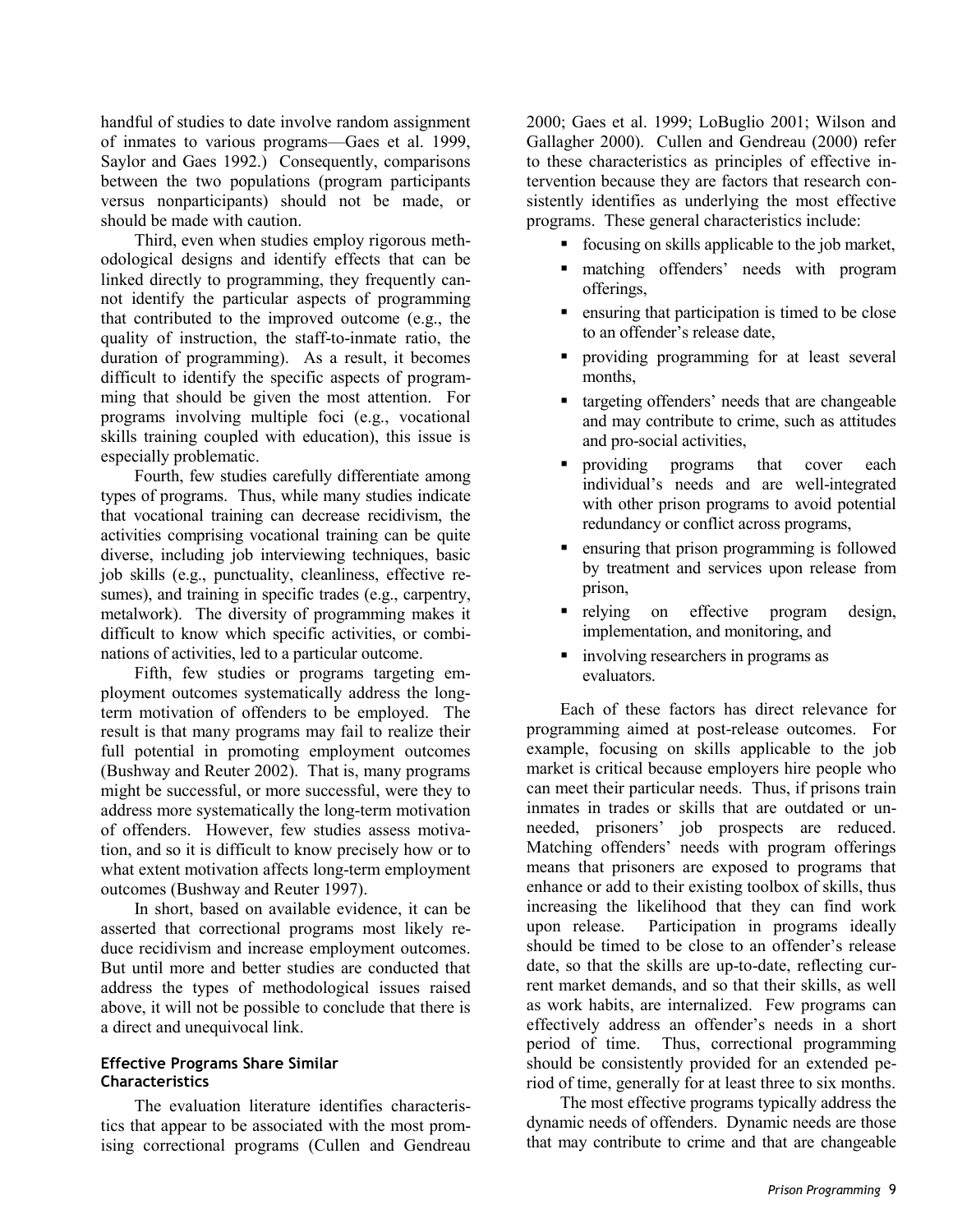(e.g., attitudes). They stand in contrast to static risk factors that are not changeable (e.g., prior record). When changeable needs are linked to criminal offending (e.g., association with criminals rather than pro-social peers), they sometimes are referred to as criminogenic needs (Cullen and Gendreau 2000).

Regardless of the terminology, the important insight flowing from the distinction between dynamic/criminogenic needs and static risk factors is that resources should be placed where they will most likely have an impact that can lead both to reduced offending and to increased positive outcomes, such as employment. However, programming that generically targets all needs are less likely to be effective than those targeting the specific needs of individuals. For example, some offenders may have drug treatment needs while others may have mental health needs. An intervention that targets these specific needs rather than a general set of presumed needs is more likely to be effective.

Programs that combine these different characteristics—that is, that are multi-modal in nature—are, in general, more likely to be effective than those that are not. Thus, if an inmate has vocational needs as well as substance abuse and life skills needs, the efficacy of any one of these interventions is enhanced if each of the offender's needs is addressed. Moreover, program effectiveness is enhanced even more if treatment and services are well integrated, reducing redundancy within the system and ensuring that different programs do not work at cross-purposes with one another.

Continuity of services is especially critical for inmates returning to the community. Without continuity, treatment and training are likely to decline in efficacy or to be undermined by other factors (e.g., drug relapse will likely affect employment stability). Many of the services inmates receive—drug treatment, mental health counseling, educational or vocational training—provide a foundation upon which successful reentry can be facilitated. But taken alone, they are likely to be insufficient, especially given that there are additional issues inmates face during the transition into society, including difficulties finding housing or obtaining medical or health services. For this reason, a range of treatment and services provided during and after reentry into society can assist offenders to maintain or increase their progress and the likelihood of sustained employment and reduced recidivism.

Finally, without careful program design, implementation, and monitoring, it is impossible to know whether or how programs are effective. The best programs typically involve researchers at all stages of

development, relying on both process and outcome evaluations to improve program design and operations. This involvement can ensure that ineffective programs either are eliminated or significantly modified. It also can ensure that effective programs maintain or improve their effectiveness by focusing on areas that can be significantly changed with little to no additional costs.

An additional point bears emphasis. Earlier, we noted that a major problem with studies to date is that inmates in prison programs tend to be more motivated than nonparticipants. Participation in programs typically is voluntary, and so generally the most motivated prisoners participate in programs. However, there is a different way to view this dilemma: Perhaps the goal of correctional administrators should be to find ways to foster offenders' motivation to better themselves. In a recent publication, Bushway and Reuter (2002) stress the importance of motivation and, in so doing, raise precisely this policy implication: "The overwhelming evidence from 30 years and billions of dollars of government spending is that it is very difficult to change an individual's employment status and earnings level...We believe the primary reason is that they themselves need to be motivated to work before things like job skills can make a difference"

In conclusion, when situated in the context of the trends in prison populations described in the first section of this report, the following picture emerges:

- Prison populations have grown four-fold over the past 20 years.
- The rate of participation in prison-based educational and vocational programs has declined over the past decade.
- The implementation of effective programs in prison is hampered by the correctional environment, one that is driven by a need to maintain prison control and to contain costs.
- Educational and work-related programs generally have been found to be effective, but

# **Effective Programming:**

# **Specific Programs vs. Adherence to General Principles**

Effective programming appears to have less to do with a particular type of intervention. Rather, effective programming seems to have much more to do with ensuring that a core set of general, but nonetheless critical, program characteristics or principles is adopted. When these are present, the likelihood of sustained changes in individuals and in long-term outcomes is increased.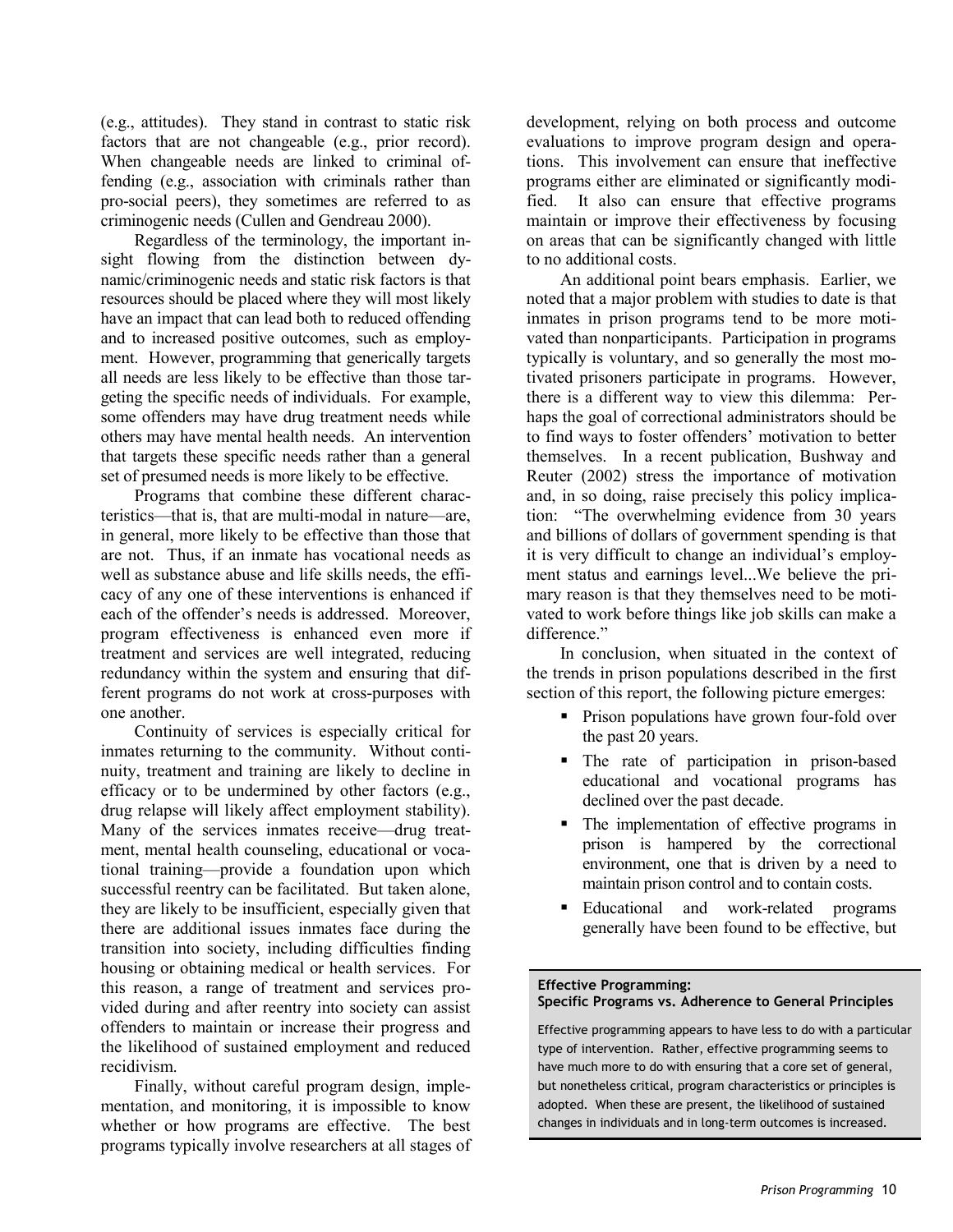with important caveats due to the methodological limitations of research to date.

- Programs that adhere to a broad set of "principles of effective intervention" including targeting specific needs, providing programming for at least three to six months prior to release, relying on multi-modal, comprehensive programming, ensuring the continuity of programming after release from prison—tend to be more effective than those that do not.
- Focusing on improving the motivation of offenders may be the most important and most effective strategy for enhancing their longterm employment prospects.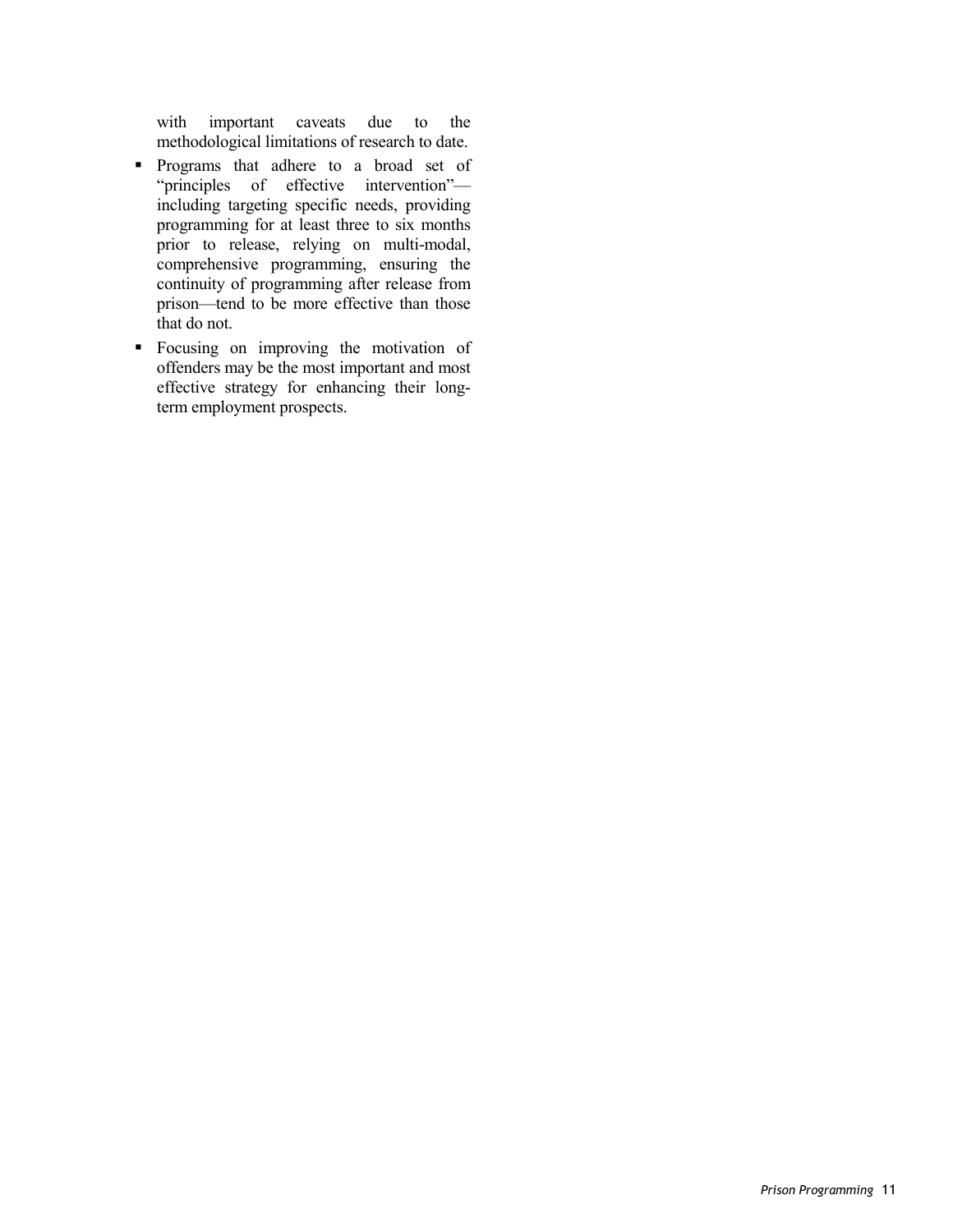*What is the state of practice of education, vocational training, prison industry, and employment/transitional training in prison?*

#### **Highlights**

- Many states do not distinguish from among a range of specific prison programming activities. A common example is the categorization of vocational training, employment/transitional training, and prison industries as "work programs."
- Reducing recidivism and preparing offenders for successful reintegration into society is the primary goal of most types of correctional programs, including education and vocational training, prison industries, and employment services.
- For most of the types of programming in each of the seven states, fewer than 10 percent of inmates participate in the programming, lower than nationallevel participation rates. Since research suggests that the vast majority of inmates have significant educational, vocational, and employment deficits, it appears that few inmates are receiving the programming that they may need.
- Educational programming is the most common type of prison programming, with upwards of half of all inmates receiving some type of educational classes. The 1994 elimination of federal Pell Grants has resulted in a dramatic decrease in post-secondary education programs among the seven states in this study and nationwide.
- Vocational programs are considerably less prevalent than education programs.
- Prison industries programming is the least prevalent form of programming available to inmates in the seven states examined in this study.
- Employment/transitional services are not provided in some states, while in others, up to 30 percent of inmates receive assistance in obtaining post-release employment.
- To develop accurate profiles on the prevalence, duration, intensity, and quality of programming, research is needed that relies on standardized classification schemes and interviews with inmates, staff, and administrators.

#### **An Overview of Program Types**

**Although most states offer educational and voca**tional training, many do not differentiate from among several distinct types of programming that can be included in the latter. In particular, vocational training frequently serves as a broad category encompassing training for specific vocations, prison industries work, and instruction in how to obtain and retain a job, what we term here as "employment services" training. Since these different activities represent distinct types of programming (Bushway 2001), we present information on state-level prison programming using four categories: educational instruction, vocational training, prison industry, and employment services.

These employment-related programs are intended to help offenders become responsible and employable members of their communities upon release. States often give different emphasis to each of these types of programs, but they generally agree on the primary goal: preparing offenders for successful reintegration into society. This preparation may include achieving a certain level of education before release, developing trades and employment skills to be applied after release, or developing "work-ready" skills that will help an offender look for, secure, and maintain employment.

#### **Types of Prison Programming**

- *Educational programming* typically includes adult basic education (ABE) classes, high school/general education degree (GED) classes, and post-secondary classes.
- *Vocational training* typically involves skills development in a particular trade or industry, such as carpentry, auto detailing, electronic servicing, graphic arts/printing, horticulture, masonry, and welding.
- *Prison industries programming* typically involves work in a particular industry, including traditionally prison-based industries (e.g., license plate manufacturing, laundry, food services) as well as farming, textiles, and restoration (i.e., computer refurbishing).
- *Employment services training* typically involves providing assistance in how to obtain and retain employment, including job interviewing skills, resume development, and professional workplace habits.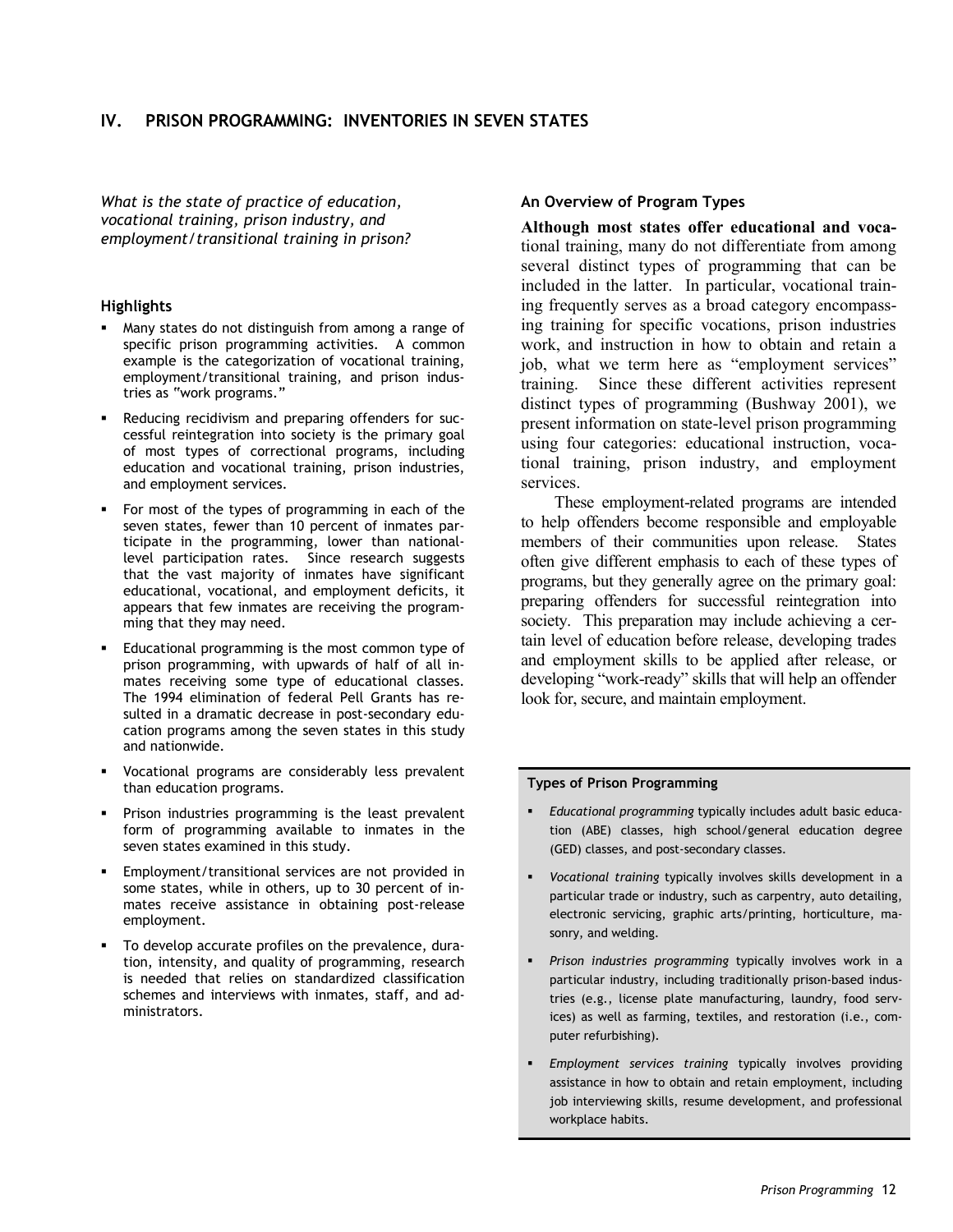Table 3 provides a snapshot of the state of programming for incarcerated offenders in the seven states examined in this review. The intent of this inventory is to illustrate some state practices and the variation across states that can exist, not to provide a national portrait of prison programming. All of them provide some form of educational classes, but only two provide special education classes. No core set of vocational training is provided among the states. Instead, each offers a wide range of vocational training. Some states provide employment services, while others provide none. And prison industries also vary, with most states offering traditional work opportunities and some also offering non-traditional types of programming, such as market research.

#### **Educational Programs**

We divide correctional educational programs into three categories: adult basic education (ABE), which includes instruction in basic-level math and reading comprehension; high school/general education degree (GED) programs; and post-secondary classes. Most states also offer Title 1 education classes for offenders under 21 who have an educational disability. Title 1 Grants to local education

#### **The Need for Better Data and Research on Prison Programming**

To obtain an accurate picture of prison programming, better data and research are needed. Current data sources do not readily allow researchers or administrators to provide basic descriptive information about prison programming, including the prevalence, duration, intensity, or quality of programming. Although a general sense of programming strengths and weaknesses can be gleaned from annual reports, considerably more in-depth, comprehensive, and detailed information is necessary for accurately assessing the state of prison programming, not only in the states examined in this study but nationwide. Studies that rely on standardized classification schemes and interviews with staff, administrators, and inmates would yield more useful and accurate information about current weaknesses and strategic opportunities and partners to improve prison-based programming.

agencies provide financial assistance for instructional programs and counseling for students who are failing, or most at risk of failing, to meet the state's performance standards. ABE and Title 1 programs are the most well-established types of academic programs due to federal and state funding that has been fairly consistent and large relative to other types of correctional program funding.

As shown in table 3, all seven states offer high school and GED certificate classes in correctional facilities. Offenders who are near completion of their high school diploma can enroll in high school credit programs. Other offenders can prepare to take the GED exam with a comprehensive preparation course that often includes practice exams. All juvenile offenders must attend high school classes during the day. The cost of these programs is paid by each state, with the federal government providing subsidies for juvenile education programs. Funding for adult education programs often is supplemented with required contributions by inmates. In some cases, programs may be subsidized by wages inmates earn in prison employment. In others—notably post secondary education classes—inmates are required to pay for their own classes from personal savings or through scholarships provided by private foundations.

#### **Table 3. Types of Correctional Programs Offered**

|                 | <b>Education</b>                                                                       | Vocation                                        | Prison<br>Industry                                             | Employment<br><b>Services</b>           |
|-----------------|----------------------------------------------------------------------------------------|-------------------------------------------------|----------------------------------------------------------------|-----------------------------------------|
| <b>Illinois</b> | • Pre-GED<br>$-$ GED/HS<br>• Post-secondary                                            | • 50 different<br>programs                      | • Traditional                                                  | ■ Pre- and<br>post-release<br>program   |
| Indiana         | $-$ ABE<br>$\overline{\phantom{a}}$ GED/HS<br>Post-secondary<br>$\blacksquare$ Title 1 | ■ 21 different<br>programs                      | • Traditional<br>$\blacksquare$ Food<br>• Farms                | • No statewide<br>programs              |
| Iowa            | • Literacy<br>$-$ GED/HS<br>• Post-secondary                                           | • No statewide<br>programs                      | • Traditional<br>$-$ Farm<br>• Private Sector<br>• Restoration | $\blacksquare$ No statewide<br>programs |
| Michigan        | $-$ ABE<br>GED/HS<br>• Post-secondary                                                  | ■ 16 different<br>programs                      | • Traditional<br>• Restoration                                 | ■ Pre- and<br>post-release<br>program   |
| Minnesota       | $-$ ABE<br>$-$ GFD/HS<br>Special ed.                                                   | $\blacksquare$ Post-<br>secondary<br>Voc. ed.   | • Traditional<br>• Market research                             | ■ Pre-release<br>courses                |
| Ohio            | $-$ ARF<br>$-$ GED/HS<br>Applied academic                                              | ■ 27 different<br>programs                      | • Traditional<br>• Restoration                                 | Apprentice-<br>ship program             |
| Wisconsin       | $-$ ABE<br>$-$ GED/HS<br>Special ed./Title 1                                           | • Certified<br>$\blacksquare$ Non-<br>certified | • Traditional<br>$- Farm$<br>• Restoration                     | ■ Pre- and<br>post-release<br>program   |

Sources: Based on interviews and a review of state materials.

GED = general education degree

HS = high school

ABE = adult basic education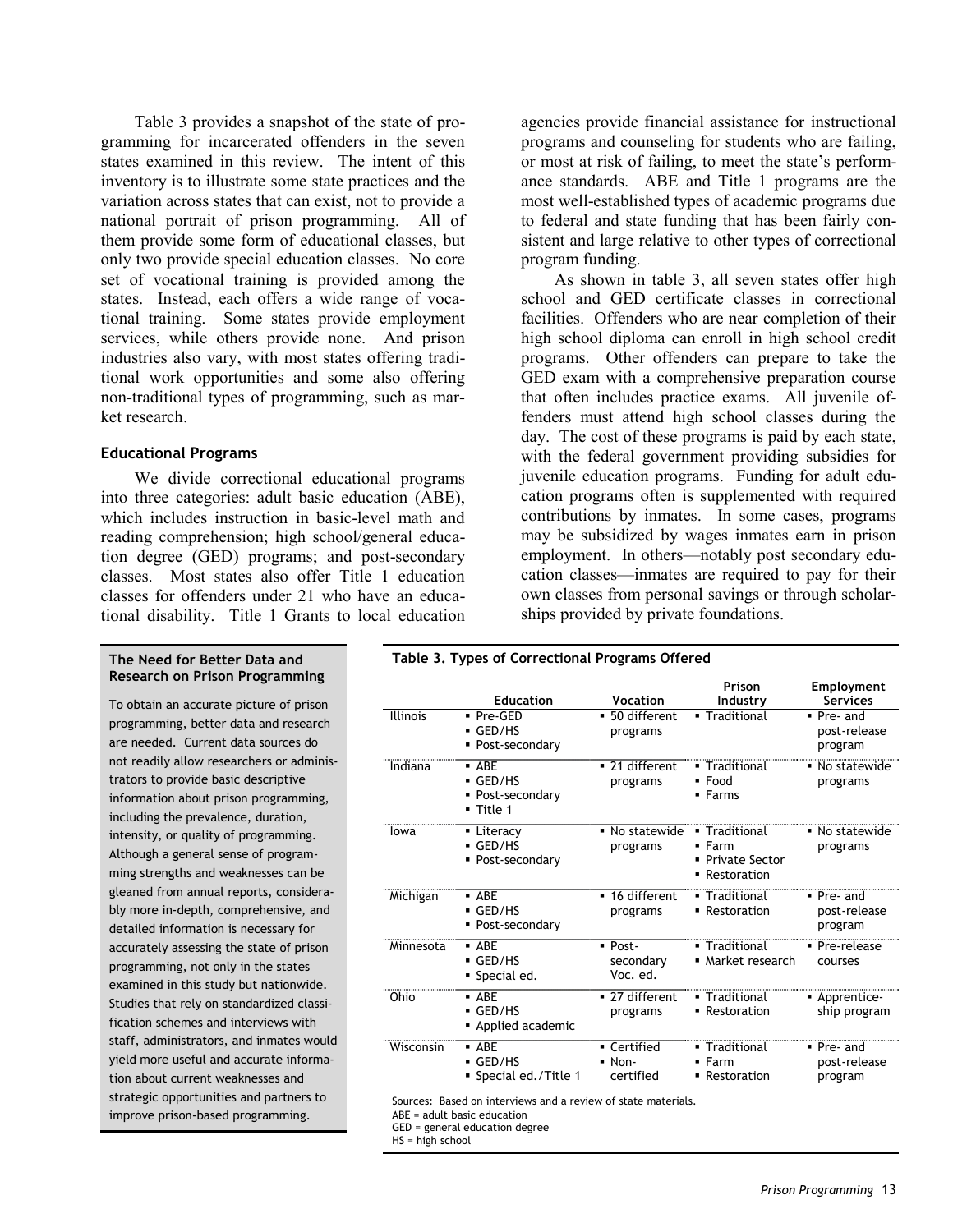Post-secondary classes include associate degree classes and, in some states, bachelor degree classes. Because Pell Grants are no longer available to offenders, inmates are responsible for paying their own tuition for post-secondary classes. Pell Grants are federal financial awards given to college students enrolled in undergraduate degree programs. These grants were available to inmates until 1994, when Congress eliminated the use of Pell Grants for inmates. This ineligibility has resulted in small numbers of programs for and enrollments in postsecondary classes. Diane Williams, president and CEO of the Safer Foundation in Chicago, believes that denying access to Pell Grants has reduced the number of higher education options and curriculum choices available to inmates (September 28, 2001, Urban Institute interview), a view echoed by Lo-Buglio (2001). The Safer Foundation, based in Chicago, is one of the country's largest communitybased providers of employment services for exoffenders. Ms. Williams suggests that without access to higher education, offenders face difficult odds in finding employment upon release.

Among the four types of prison programming examined in this study, education represents the primary type of prison programming offered to prison inmates. All the individuals surveyed for this project identified education as an essential rehabilitation element for offenders to be released. One reason is that most inmates have education levels well below those of the general population.

Because inmates' educational needs are so widespread, few prison systems are able to offer an adequate number of programs. For example, offenders in Iowa prisons filled all literacy programs to capacity in 2000 (Iowa Department of Corrections 2000), and the Michigan Department of Corrections (DOC) has a waiting list of 900 offenders who need basic literacy education (Michigan Department of Corrections 2000). Similarly, Ohio estimates that 50 to 80 percent of all its offenders are learning disabled (Cogswell 1994). Providing educational services to address these offenders' particular needs has proven to be a challenge.

The quality of educational programming also has suffered as a result of increased demand and decreased funding. For example, among those offenders who receive educational programming, the quality of programming frequently is constrained by low staff-to-inmate ratios. A 1994 study by the Ohio Legislative Office of Education Oversight regarding educational programming in the Ohio Department of Rehabilitation and Corrections (ODRC) found that overcrowding was among the top factors limiting the

effectiveness of prison education programs (Cogswell 1994). This same report recommended that the ODRC continue to provide a full range of education opportunities to meet inmate needs.

Other states identified similar challenges. Indiana, for example, reported that only 65 percent of juvenile males in adult facilities were eligible for special education subsidies from the federal government (Indiana Department of Corrections 2000). In Wisconsin, 49 percent of inmates lack either a high school diploma or its equivalent, and 75 percent of adult offenders perform math at the eighth grade level or lower (Wisconsin Department of Corrections 2000). Because of overcrowding, teachers and administrators reportedly lack the ability to adequately address the educational needs of prisoners. And in states such as Ohio, most of the offenders with special education needs are taught by prison educators who are not certified in special education (Cogswell 1994).

#### **Access to Post-Secondary Classes in Iowa Prisons**

Iowa offenders who can obtain the necessary funding are allowed to take community college courses without leaving their correctional facility. Each correctional facility is connected to a statewide fiber optics network allowing inmates to participate in community college classes from a prison classroom. The loss of the federal Pell Grants effectively eliminated this program because inmates became responsible for paying for their own college classes. Today, there are few prisoners who can afford to pay to participate in community college classes via two-way audio and one-way video technology. This example illustrates ways in which changes in federal funding (e.g., Pell Grants) have impacted state correctional programming, as well as ways in which states have attempted to adapt to such changes.

Source: Lowell Brandt, Offender Services, Iowa Department of Corrections, telephone interview, August 24, 2001, the Urban Institute.

## **Vocational Programs**

As table 3 shows, the second most prolific type of programming in correctional facilities is vocational training. Broadly defined, vocational programs involve the training of offenders in certain skill sets to be used in future jobs upon release. Vocational training is important because offenders often lack the skills needed to successfully compete in the labor market (LoBuglio 2001; Travis et al. 2001).

Most states offer vocational training programs that emphasize the importance of leaving the prison system with a skill or trade. These states offer vocational programs certified by a technical college system or an independent, industry-accepted agency, and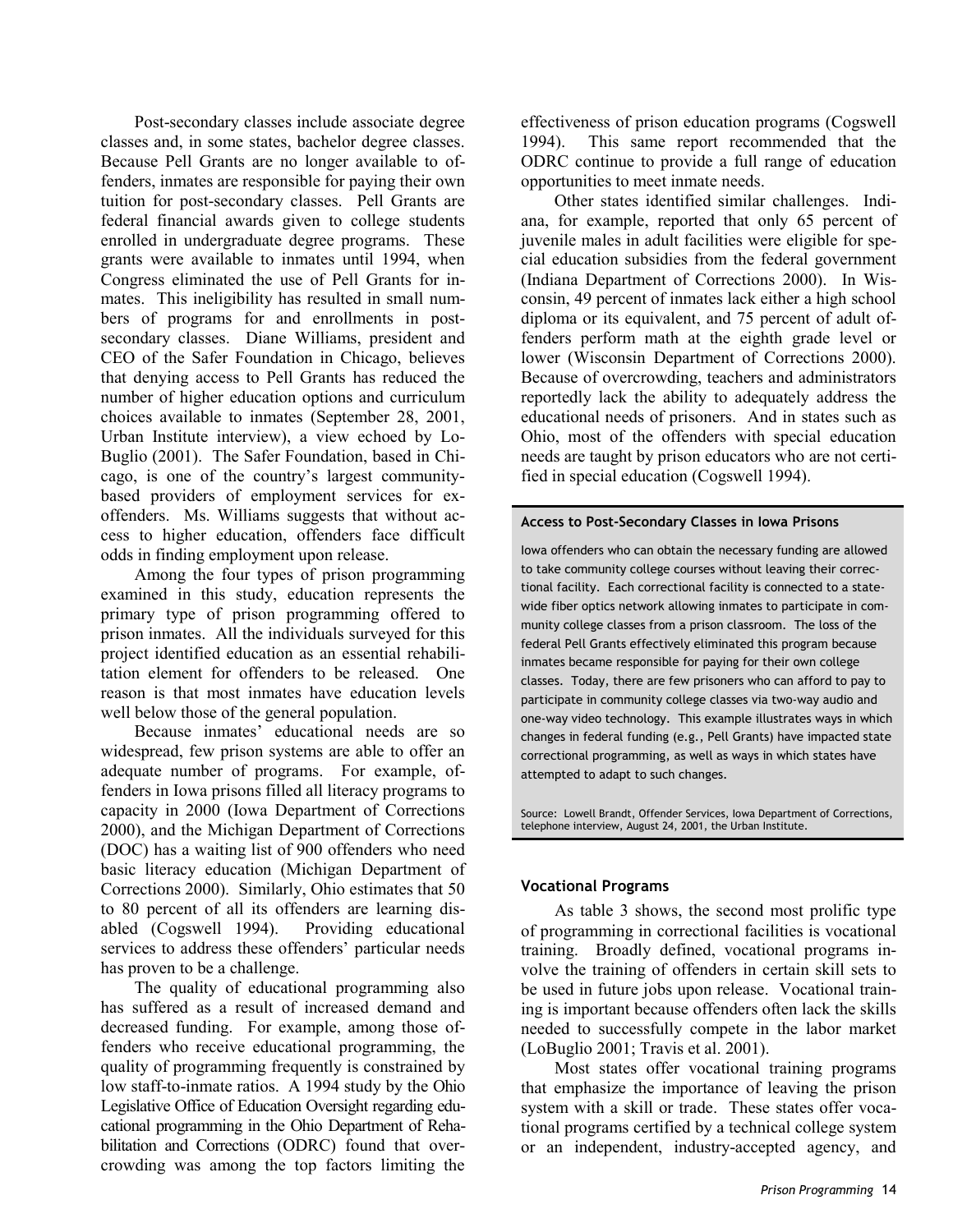prisoners who successfully complete these programs receive a certificate that is intended to enhance their ability to get a job upon release.

Each of the states in the present study approach vocational programming differently. In some states, to be eligible to enroll in a vocational program, offenders must first complete a certain level of education, usually a high school diploma or its equivalent. In Minnesota, offenders must first have received a GED or high school diploma to participate in advanced vocational programs. This requirement is intended to ensure that offenders possess the needed skills to complete the program. Some states give priority to academic training and make certain levels of academic achievement necessary for participating in vocational training. The Illinois Department of Corrections and the Minnesota Department of Corrections both illustrate this strategy. Each state has grouped vocational and educational classes together, requiring that academic standards be met before vocational classes can be taken.

To enhance the value of vocational training, many prison-based vocational programs offer certificates to graduates. The significance of the certificates varies depending on the vocation and the inclusion of community organizations. In some cases, outside accrediting agencies teach offenders trades, ensuring that they meet established industry standards prior to receiving a certificate. For example, the Wisconsin Department of Corrections offers 23 programs certified by the Wisconsin Technical College System. These programs include auto body, auto detailing, electronic servicing, graphic arts/printing, horticulture, masonry, offset press technician, refrigeration servicing, and welding. In other cases, certification is simply an internal procedure, conducted in consultation with outside organizations. For example, in Ohio, a statewide vocational advisory board and a crafts council provide ongoing assistance to ensure the appropriateness and quality of vocational program selections.

A different approach is evident in Indiana. In this state, the Department of Corrections has a division (Adult and Vocational Programs) whose responsibility is to provide a wide range of vocational opportunities. Currently, the state offers 21 separate vocational opportunities. Although the vocational subdivision is housed within the DOC's Education Services Division, both operate under a unique mission. Each facility has a vocational committee that creates the facility's curricula and teaching requirements for vocational teachers. Vocational committees work with local area vocational schools to ensure vocational teachers are using the most up-todate techniques and equipment (Indiana Department of Corrections 2000).

In many states, the types of vocational programs offered depend on student interest, instructor availability, and funding availability. Five states—Illinois, Indiana, Michigan, Ohio, and Wisconsin—have extensive vocational curricula. Illinois alone provides over 50 different vocational programs. Recent funding problems have resulted in Iowa reducing its vocational programming significantly. According to Lowell Brandt, assistant director of Offender Services at the Iowa DOC, the decline in vocational programming was closely tied to the loss of federal Pell Grants (August 24, 2001, Urban Institute interview). Through Pell funding, community college professors provided academic instruction, but this instruction frequently included a focus on specific vocational trades. When funding for these classes declined, so, too, did participation in classes aimed at vocational training.

The vocational programs offered in many correctional facilities today are viewed skeptically by some observers. For example, according to Diane Williams, corrections personnel frequently attempt to link vocational programs to general rather than specific market demands (September 28, 2001, Urban Institute interview). Ms. Williams, who works with released offenders in Illinois and Indiana to find jobs, is not convinced, however, that this approach benefits her clients. She would rather see training that was industry specific so that program graduates of, for example, an inventory management software system could demonstrate a solid understanding of the inventory management process. Offenders would then have a greater likelihood of adding value above a candidate with entry-level skills and, therefore, be more likely to be hired and to command a higher salary.

**Completion of Vocational Programs in Indiana Leads to Reduced Time in Prison**

In Indiana, state legislation allows inmates to reduce their sentences by completing vocational programming. The result appears to be an increase in the number of inmates taking advantage of existing vocational opportunities. Currently, the Indiana Department of Corrections offers 21 vocational tracks. The Department emphasizes occupations the Indiana Department of Workforce Development has classified as both low supply and high demand. Offenders receive highly technical training from professional instructors.

Source: Carolyn Heier, Division of Programs and Community Service, Indiana Department of Corrections, telephone interview, August 15, 2001, the Urban Institute.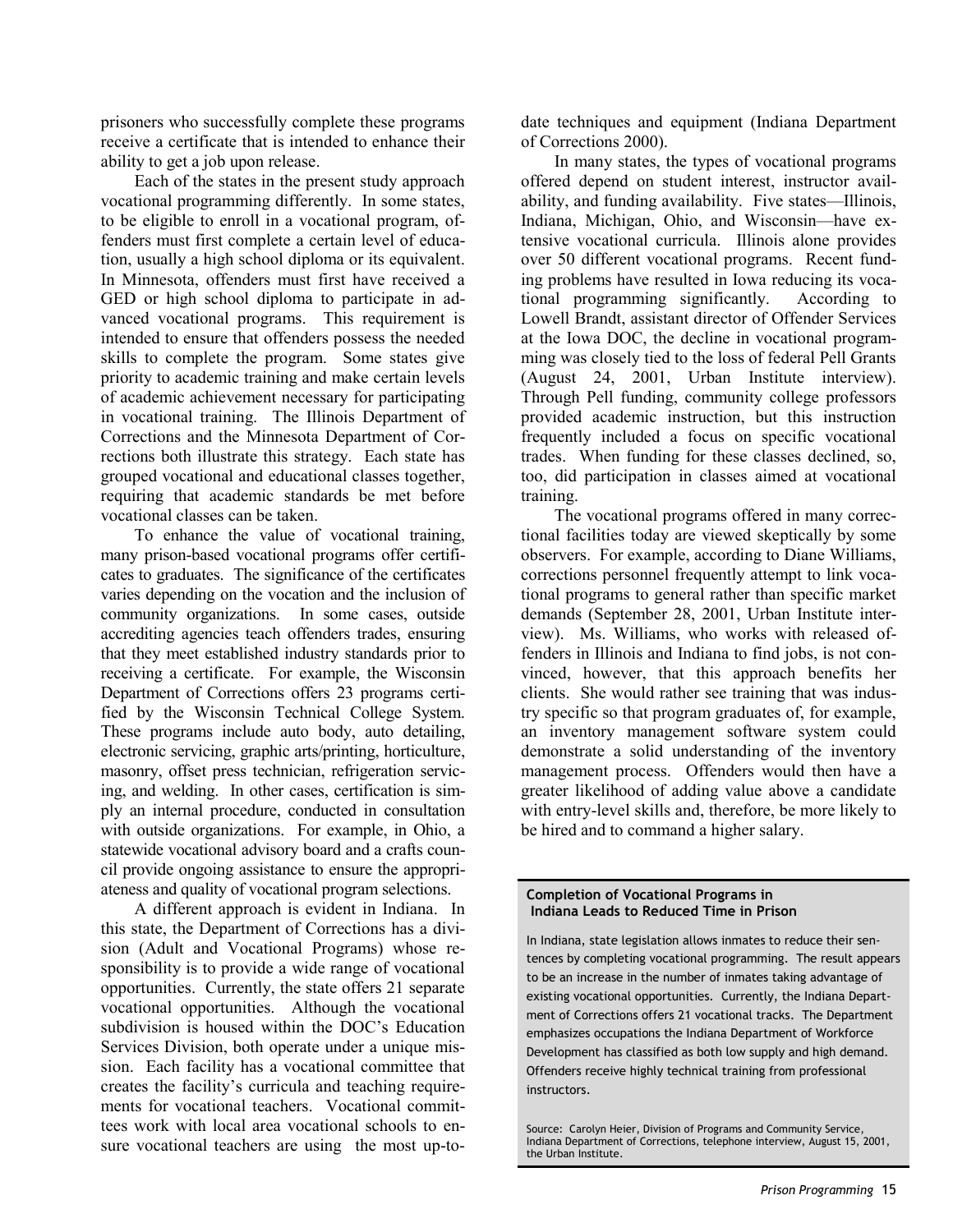In response to these types of concerns, Indiana's Department of Corrections now designs its vocational programs to provide offenders with training in occupations the Indiana Department of Workforce Development classifies as having a low supply of personnel and a high demand (Indiana Department of Corrections 2000). Few other states appear to link their vocational training systematically to specific market demands.

# **Prison Industries**

Prison industry programs have always been a part of state correctional systems (Austin and Irwin 2001). In contrast to vocational training, which focuses on helping inmates develop skills that may help them obtain employment upon release, prison industries focus primarily on keeping inmates occupied and on providing a means by which prison systems can be self-sufficient. Although they have always served state needs—by reducing prisoner idleness and lowering operating costs—prison industries have also become an important tool to provide offenders with useful job skills and training. Prison officials view these programs as adding value to the community by providing services and, through these services, a form of restorative justice, that is, reparation for harms to society (National Correctional Industries Association 1998).

As table 3 shows, a wide range of work activities make up the area of "prison industries," including traditional work, such as license plate manufacturing, laundry, and food services. Some states offer innovative prison industry programs, including farming, textiles, and computer refurbishing, where offenders renovate and update old, used computers for use in elementary, middle school, and high school classes.

Although many states have prison industries, the number of offenders enrolled in these programs is relatively small. The average number of prisoners in prison industries ranges from 3 to 15 percent. MINNCOR Industries in Minnesota boasts one of the highest participation rates (16 percent) in the country (MINNCOR Industries 2000). Due in part to limited demand (the majority of programs we examined produce goods and services only for government and nonprofit organizations) and the prohibitive cost of equipment and supplies, prison industries comprise a relatively small part of the overall set of programming activities in the states examined in this study.

In states where the focus of prison industries includes an attempt to train offenders for specific types of jobs, a need has emerged to develop highly diversified programming. For example, Indiana's 14 facilities offer opportunities in over 50 different industries for offenders, ranging from producing furniture to farming (PEN 2000).

In addition to emphasizing offender skillbuilding, all seven states produce goods for state agencies. Michigan State Industries, for example, produces goods and services for governmental entities and nonprofit organizations in Michigan and other states (Michigan Department of Corrections 2001). However, some prison industries also have used private-sector partnerships to increase the opportunities for inmates and to create important ties with community organizations. For example, four state programs—Iowa Prison Industries, PEN Products (Indiana), MINNCOR Industries (Minnesota), and Wisconsin Bureau of Correctional Enterprises—have taken advantage of the federal Prison Industry Enhancement Certification Program (PIE) (see sidebar) to produce goods through the private sector. The PIE program is reported by the National Correctional Industries Association (2001) to provide a cost-effective means of providing offenders with marketable job skills.

In most states, prison industries strive to be selfsufficient operations, not dependent on state funding. Some states have been successful in achieving selfsufficiency and have done so in part by eliminating certain industries that were not efficient to operate or did not yield a profit. For example, Illinois eliminated problematic, inefficient programs during a restructuring process in 1999 and 2000. As a result, Illinois Correctional Industries realized an overall profit of \$3.8 million in 2000 (Illinois Correctional Industries 2000). Similarly, MINNCOR has a five-year plan to achieve financial self-sufficiency. It is refining its product line to better serve the needs of its customers (MINNCOR Industries 2000).

One result of the restructuring of prison industries, according to interview respondents, has been a decrease in the prison industry opportunities for offenders. But these decreases frequently are temporary, followed by increased opportunities. In Illinois, for example, the prison industries that were retained have been sufficiently profitable such that the Illinois Correctional Industries has begun investigating strategies for expanding training opportunities for inmates and for improving the quality of training (Illinois Correctional Industries 2000). Similarly, Indiana's Prison Industries, PEN Products, adopted a business model 10 years ago with the intention of building a strong customer base, leading to job growth. In 2000, PEN Products was able to expand its production and de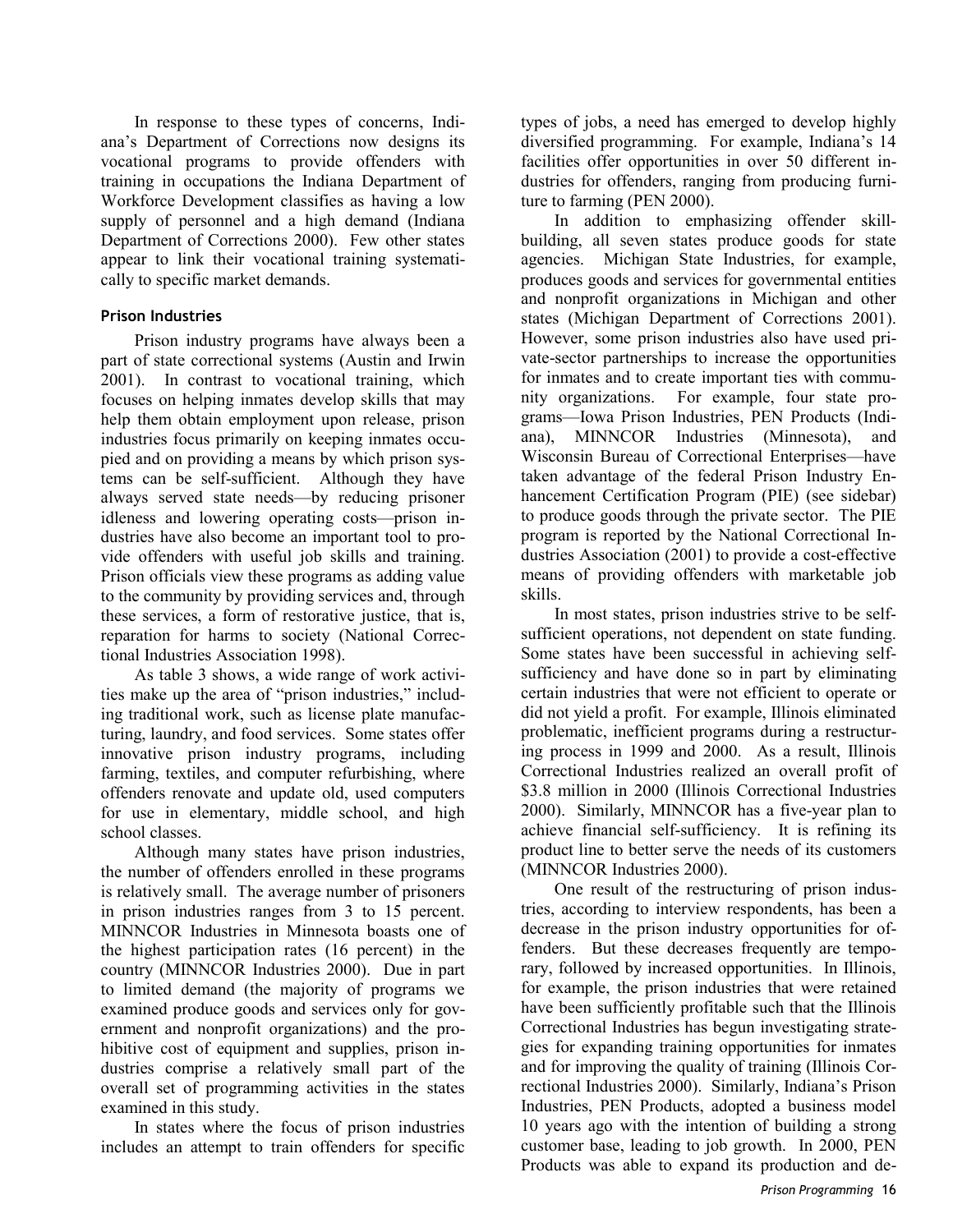velop new products, each of which required the participation of more inmates than in the past in prison industries.

#### **Prison Industry Enhancement Certification Program**

Administered by the U.S. Department of Justice, Bureau of Justice Assistance (BJA), the Prison Industry Enhancement Certification Program (PIE) encourages states and local governments to establish employment for prisoners through private-sector work opportunities. The PIE program exempts state departments of corrections (and private-sector partners) from certain restrictions on the sale of prisoner-made goods in interstate commerce. For example, it lifts the \$10,000 sales limit on goods and services sold to the federal government by state departments of corrections. Congress created the PIE program in 1979 as a cost-effective way of reducing prison idleness, increasing inmate job skills, and improving the success of offender transition into the community upon release. Thirty-nine state and local jurisdictions are currently certified under the PIE program, including Indiana, Iowa, Minnesota, and Wisconsin. Ohio is among those 39 certified jurisdictions but currently does not have an active program. Wages made by inmates in private-sector work opportunities since 1979 have exceeded \$190 million. The vast majority of those funds, which are paid by the private employers to the prison industries, are spent on room and board of state prisoners, support for dependants of prisoners, support for victims, and taxes.

Source: National Correctional Industries Association (2001).

Experts with whom we spoke register the same concerns with prison industries as they do with vocational programs—namely, that there is too much emphasis placed on reducing offender idleness and not enough emphasis on developing the skills offenders need to obtain post-release employment. They note that what offenders learn in many prison industries provides a limited foundation for obtaining higher paying jobs when inmates are released. Yet, as Phyllis Eisen, of the National Association of Manufacturers, noted at a recent conference ("Correctional Education and Training: Raising the Stakes," September 24, 2001), manufacturers anticipate needing over 10 million workers during the next decade, suggesting that even workers with minimal skills who have at least some exposure to a range of manufacturing industries may have better job prospects than offenders without this exposure. In addition, through the PIE program and other such initiatives, offenders are gaining valuable interaction with private businesses, providing opportunities to show prospective outside employers their skills and abilities.

#### **Employment Services Programs**

Programs that help offenders develop the skills to gain and maintain employment can be as important as those programs that teach the requisite skills to perform the job (Bushway 2001). In a growing effort to prepare inmates for employment upon their release, state departments of corrections have developed specialized curricula to deal with the unique challenges offenders face. These programs are designed to work with offenders in the later stages of their incarceration through their release and parole period.

Five of the states surveyed for this study offer a diverse selection of employment services, while two offer none (see table 3). The vast majority fall into two general categories: classes directly related to employment and classes indirectly related to employment. Those directly related to employment include job placement services, interview skills, and job readiness (arriving on time, dressing appropriately, etc.). Classes that are indirectly related to employment upon release include basic life skills, stress management, and conflict resolution.

One example of an employment services program for both pre- and post-release is Texas's Project RIO (Re-Integration of Offenders). This program operates 62 offices with more than 100 employees and provides services for 16,000 parolees each year throughout the state (Finn 1998). The program provides job preparation services to prisoners while they are still incarcerated and provides full services to help parolees find and retain jobs once released from prison.

Of the seven states we examined, Ohio and Illinois have the largest number of offenders participating in employment services programming. In Ohio, over 15,000 offenders (33 percent of all offenders) were enrolled in the state's pre-release program in 1999. The pre-release program provides job search training skills and helps offenders set career and life goals (Ohio Department of Rehabilitation and Corrections 2000). The Ohio Department of Rehabilitation and Corrections also classifies its apprenticeship programs as employment services. Many of the apprenticeship programs teach the same skills an offender might learn in a vocational class or in a prison industry. However, the emphasis is on teaching inmates how to work closely with a trained professional and developing interpersonal skills needed on the job.

The Illinois Department of Corrections created the PreStart Program in 1991 to focus on improving the parole system. The program, which works with over 11,000 Illinois prisoners (24 percent of all inmates), consists of a 30-hour curriculum that helps offenders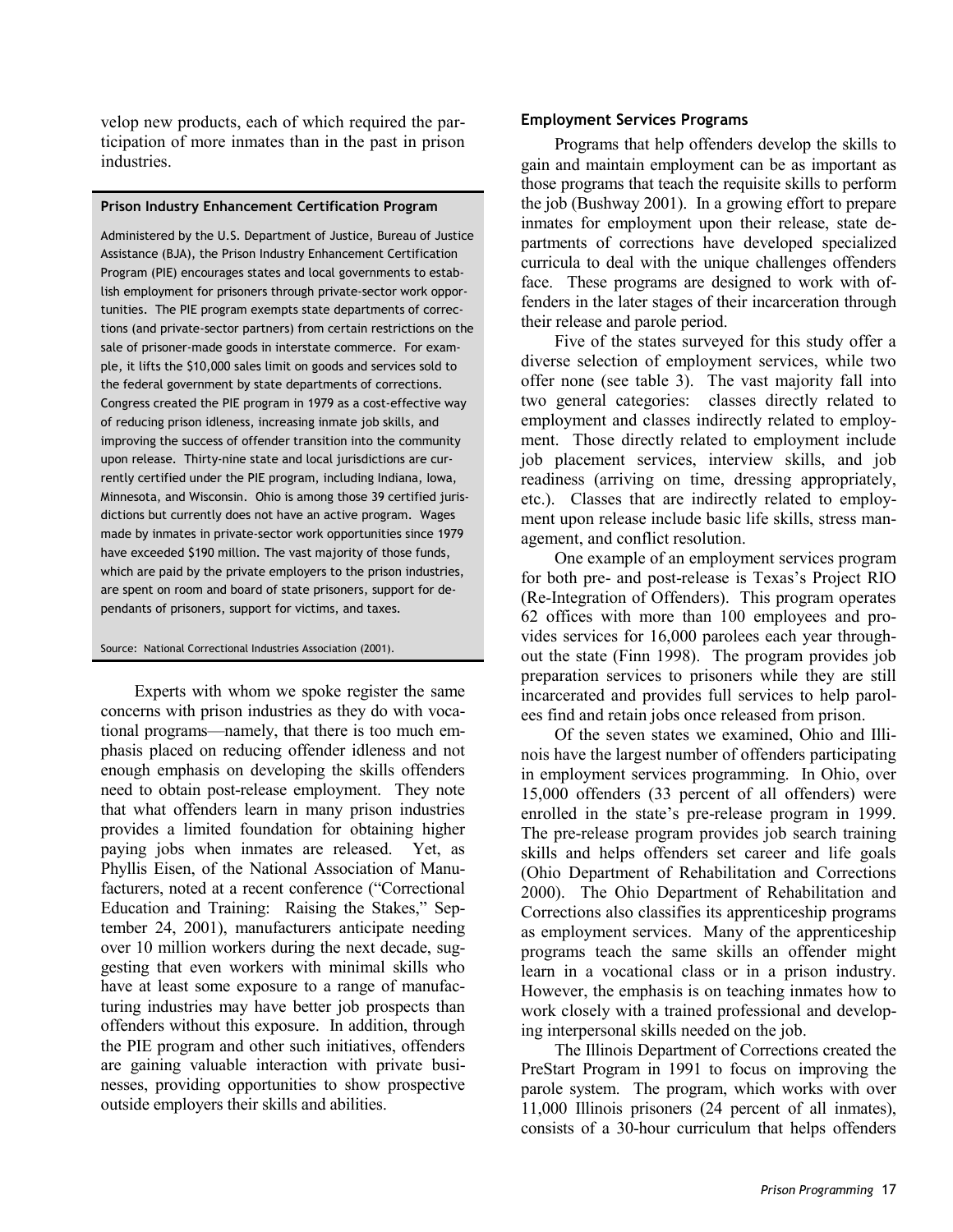prepare for their job search and set career goals (Illinois Department of Corrections 1999).

Several states are developing a system-wide employment services program. Indiana has begun developing a program modeled on Texas's Project RIO. Carolyn Heier, education director of the Indiana Department of Corrections, is working closely with representatives from the Project RIO group to develop a similar system in Indiana. Currently, only 60 prisoners are enrolled in the program (August 15, 2001, Urban Institute interview). Indiana hopes to expand the program to all inmates who are released.

Michigan's Department of Corrections has recently begun participating in a national program called Amer-I-Can, a 60-hour program that teaches employment and life skills such as communications, goal setting, financial management, job search, and job retention. Michigan's participation began in 1998, and 500 soon-to-be released prisoners graduated in 1999 (Michigan Department of Corrections 1999).

Typically, courses in employment services are small and available just prior to release from prison. Although most states in this survey emphasize the need for teaching offenders effective work habits and job retention skills, some offer these skills within the context of other programs. For example, one stated goal of the Minnesota Correctional Industries is for inmates to develop a sound work ethic (MINNCOR Industries 2000). Similarly, the Illinois Correctional Industries has tried to create a real-world work environment for their inmate employees, one that requires not only job-related skill development, but also training in the skills and habits needed to both obtain and maintain employment (Illinois Correctional Industries 2000).

Among the experts with whom we spoke, the general view is that pre-release employment services programs can be critical for helping inmates. They stressed that the more prepared candidates have better prospects for finding and retaining employment. Mindy Tarlow, the executive director for the Center for Employment Opportunities, mentioned that several federal agencies—including the Office of Correctional Education in the U.S. Department of Education and the Federal Bureau of Prisons—have recognized the importance of employment services programming and have begun several initiatives to increase and improve this programming in state and federal prisons.

However, Charles Terry, assistant professor of Sociology at the University of Michigan-Flint, and a former prisoner as well, noted during an interview (September 28, 2001) that in his experience few

prisons make prisoner reentry (i.e., the transition of released offenders into communities) a priority. He also noted that despite considerable attention given to programming and reentry, political support for sustained funding is unlikely. According to Professor Terry, evidence of this lack of support is reflected in part by the discontinuation of Pell Grants and the discontinuation of many prison-based programs.

# **Participation Rates in Prison Programming**

We now consider the extent to which prisoners participate in the types of programs discussed. As previously noted, national data indicate that approximately 35 percent of inmates receive educational programming and that approximately 27 percent receive vocational programming (Travis et al. 2001, 17). And research suggests that the vast majority of inmates have significant educational, vocational, and employment deficits (Gaes et al. 1999; Cullen and Gendreau 2000), suggesting that few inmates are receiving programming they may need.

The prison program participation rates in all seven states are relatively low compared with national-level participation rates. For most of the types of programming in each of the seven states, fewer than 10 percent of inmates participate in the programming. As shown in table 4, significant variation in program participation exists across states. The rates for educational programs range from 6 percent (completion) in Illinois to 58 percent (participation) in Ohio. Combined, there are approximately 60,000 educational program participants in the seven states. However, the actual number of individuals enrolled in educational programs may be smaller because many offenders participate in multiple educational programs.

There are 11,500 vocational program participants in six of the states surveyed. Iowa did not report any participants in vocational programming. The participation rates for vocational programs are significantly lower than academic programs, ranging from approximately 4 to 13 percent across the states.

All states surveyed have prison industries, and about 11,300 offenders worked in a prison industry in fiscal year 2000. Participation rates in prison industries are similar to vocational programs (three to 15 percent).

Almost 30,000 offenders participated in employment services programs, with Ohio (16,500) and Illinois (11,500) accounting for the vast majority of these offenders. Indiana and Iowa reported no employment services. Participation in employment services across the seven states ranged from less than one percent to 35 percent.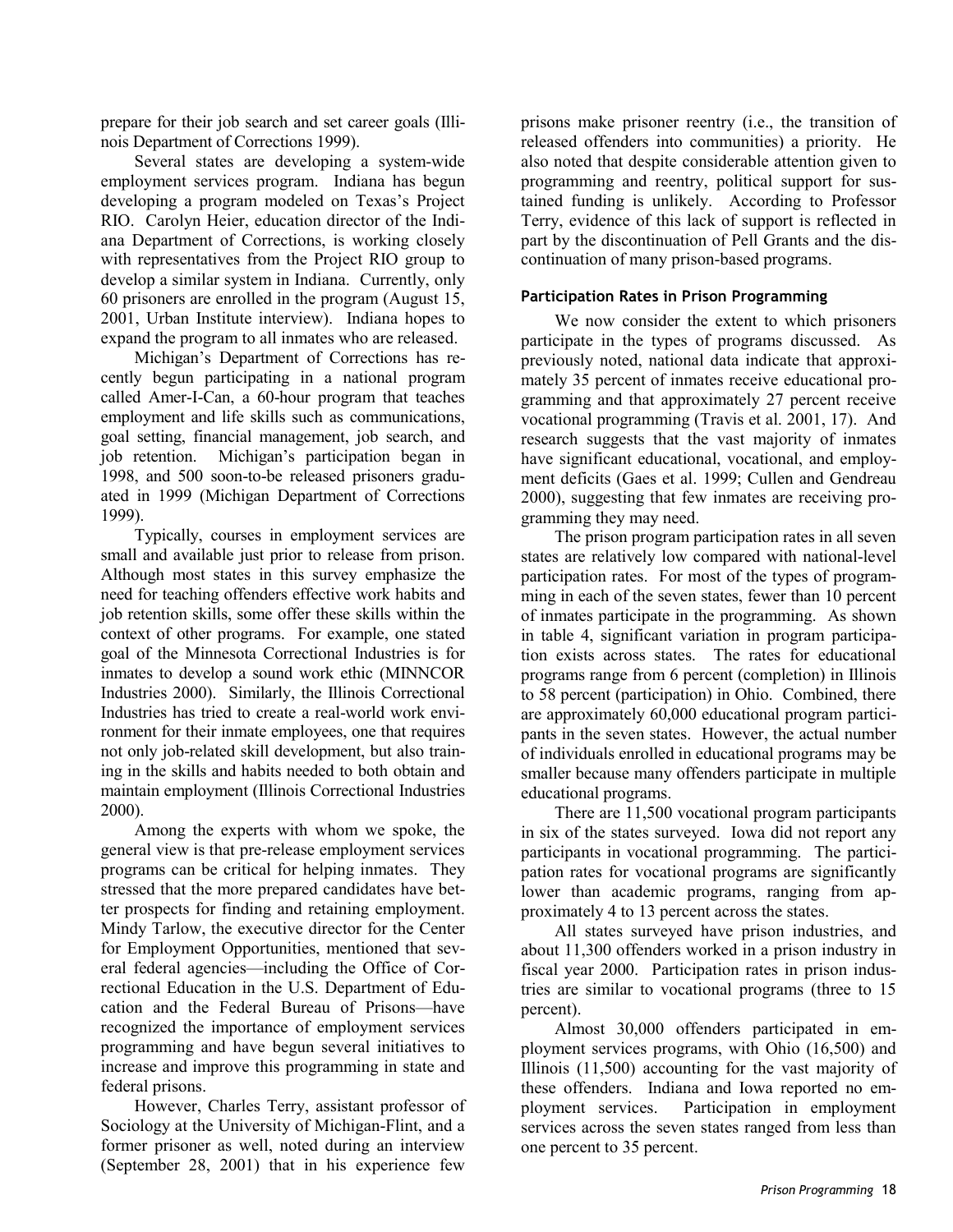|                 | Number of participants (and percentage of total prison population):                             |                                                                                                       |                                                           |                                                       |
|-----------------|-------------------------------------------------------------------------------------------------|-------------------------------------------------------------------------------------------------------|-----------------------------------------------------------|-------------------------------------------------------|
|                 | <b>Education</b><br>programs                                                                    | Vocation<br>programs                                                                                  | Prison<br>industries                                      | Employment<br>programs                                |
| <b>Illinois</b> | $\blacksquare$ 3,025 program<br>completions (6.4%)                                              | $-2,256$ program<br>completions (4.8%)                                                                | ■ 1,427 employees, on<br>average, in industries<br>(3.0%) | $-11,512 program$<br>participants (24.4%)             |
| Indiana         | $-7,702$ program<br>participants (35.8%)                                                        | $-1,845$ program<br>participants (8.6%)                                                               | ■ 1,468 employed in prison<br>industries (6.8%)           | • No statewide program                                |
| lowa            | $\blacksquare$ 3,363 program<br>participants (42.6%)<br>• 839 program completions<br>$(10.6\%)$ | • No statewide program                                                                                | • 683 employees in prison<br>industries (8.6%)            | • No statewide program                                |
| Michigan        | $\overline{10,900}$ program<br>participants (23.8%)                                             | • 2,143 participated, on<br>average, in programs<br>(4.7%)                                            | • 3,000 employees in prison<br>industries (6.6%)          | • 250 program completions<br>(0.5%)                   |
| Minnesota       | $-1,950$ program<br>participants (30.1%)                                                        | • 831 program participants<br>(12.8%)                                                                 | • 972 employees in prison<br>industries (15.0%)           | • 655 program participants<br>(10.1%)                 |
| Ohio            | $-27,313$ program<br>participants (58.4%)                                                       | $\blacksquare$ 3,550 program<br>participants (7.6%)<br>■ 1,386 received<br>certificates (3.0%)        | ■ 2,978 employees in prison<br>industries (6.4%)          | $\blacksquare$ 16,578 program<br>participants (35.4%) |
| Wisconsin       | • 2,857 participated, on<br>average, in programs<br>(13.6%)                                     | • 929 participated, on<br>average, in programs<br>$(4.4\%)$<br>• 972 program completions<br>$(4.6\%)$ | • 754 employees in prison<br>industries (3.6%)            | • 248 program participants<br>(1.2%)                  |

#### **Table 4. Estimated Number of Offenders in State Prison Programs, 2000**

state materials. Key information was not readily available to provide systematic and consistent comparisons of state-level program participation or completion rates. Some states do not produce reports on program characteristics, numbers of inmates who need different types of programming, numbers of participants in particular programs, and duration of participant involvement.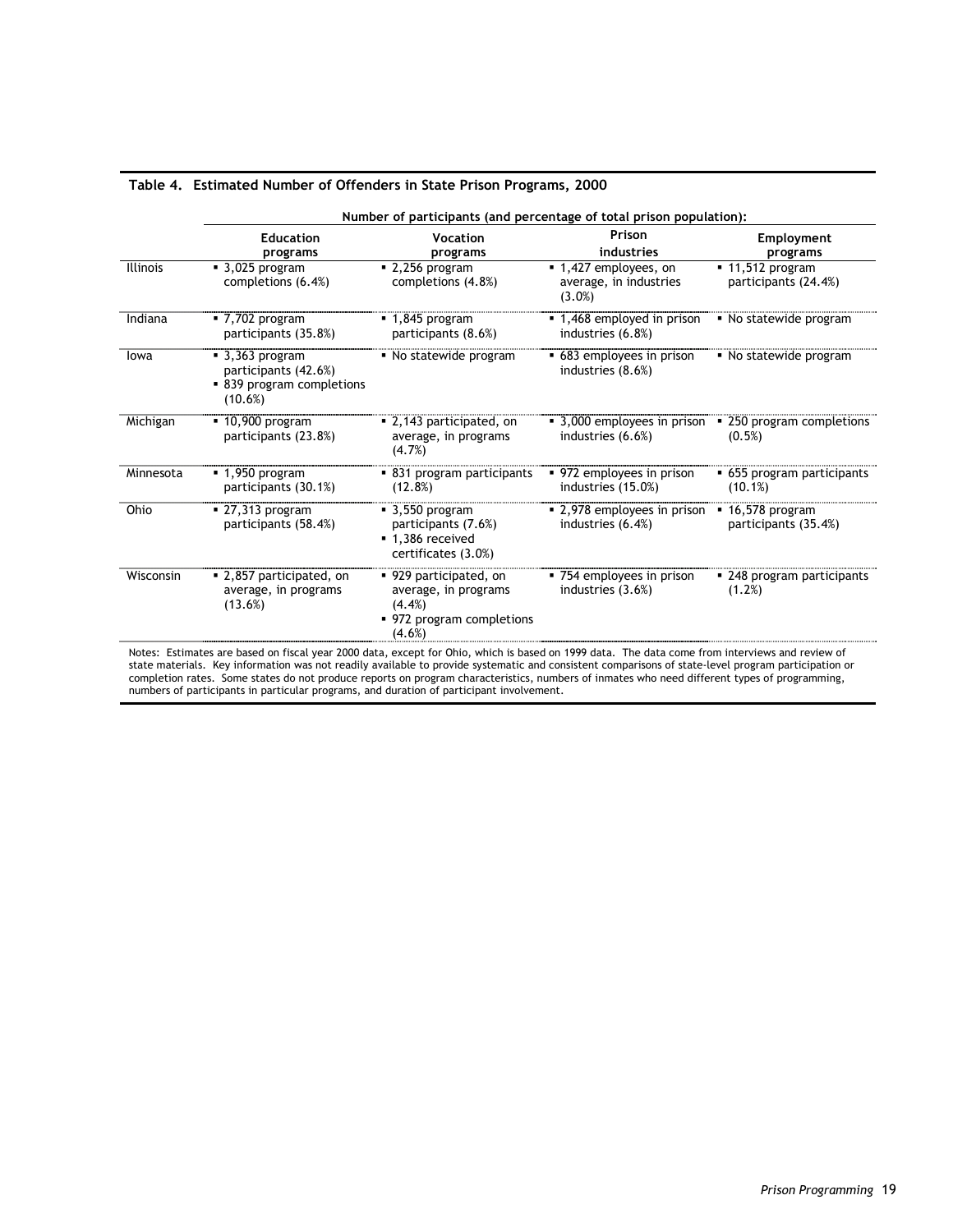# **V. STRATEGIC OPPORTUNITIES FOR IMPROVING AND EXPANDING CORRECTIONAL PROGRAMMING**

*What are the strategic opportunities for improving existing employment-related programs and introducing new programs in prisons?*

#### **Highlights**

- An opportunity exists to build new strategic partnerships and collaborations or strengthen existing ones among a diverse group of organizations that can agree on a common goal of improving the education and work skills of prisoners.
- **Expanding and improving correctional programs could** be reframed from a way to rehabilitate individuals to a way to increase offender accountability.
- Correctional education and training curricula could be systematically reviewed and updated.
- Businesses from the private sector could be engaged in the training and employment of offenders prior to their release, with the goal of linking these prisoners to employment after release.
- Correctional instructor skills could be improved and enhanced, both for teaching and for navigating instruction in correctional settings.
- Process and outcome evaluations could be conducted to identify not only programs that work, but also the specific characteristics of programs that most improve ex-offender employment outcomes.
- A best practices survey of correctional programs could be conducted.
- The ability of correctional agencies to track offender demand, participation, and program availability could be improved.
- The ability of correctional agencies to assess offenders' needs and match them with appropriate programming could be improved.

**For the purpose of this analysis, we classify strategic** opportunities for improving and expanding correctional programs into three categories: policy opportunities, practice opportunities, and research opportunities. In each instance, we identify *what* the opportunity is, we comment on *why* the opportunity is important, and we make suggestions on *how* this opportunity cam be exploited.

Urban Institute recommendations are based on interviews with stakeholders, reviews of other relevant materials, and Farabee et al.'s (1999) and Lo-Buglio's (2001) recent commentaries on how to improve corrections-based programming. These recommendations identify concrete opportunities that legislators, corrections agencies, and private foundations could take advantage of to improve and expand effective prison-based programs.

# **Opportunities to Change Policies**

- 1. **An opportunity exists to build new strategic partnerships and collaborations or strengthen existing ones among a diverse group of public agencies and private organizations. Many organizations, with different perspectives, can agree on a common goal of improving the education and work skills of prisoners.**
	- **WHY** Interest in introducing and improving correctional programs has increased in recent years. Such collaborations could strive to build a more concentrated and cohesive political constituency for correctional programs.
	- **HOW** Potential strategic partners include state and federal departments of labor, departments of education, departments of correction, prisoners' rights advocacy groups, business associations, education-related associations, researchers, and victims' rights groups. These key stakeholders could come together for the purposes of consolidating efforts, improving information exchange across interested organizations, setting an agenda, and prioritizing next steps.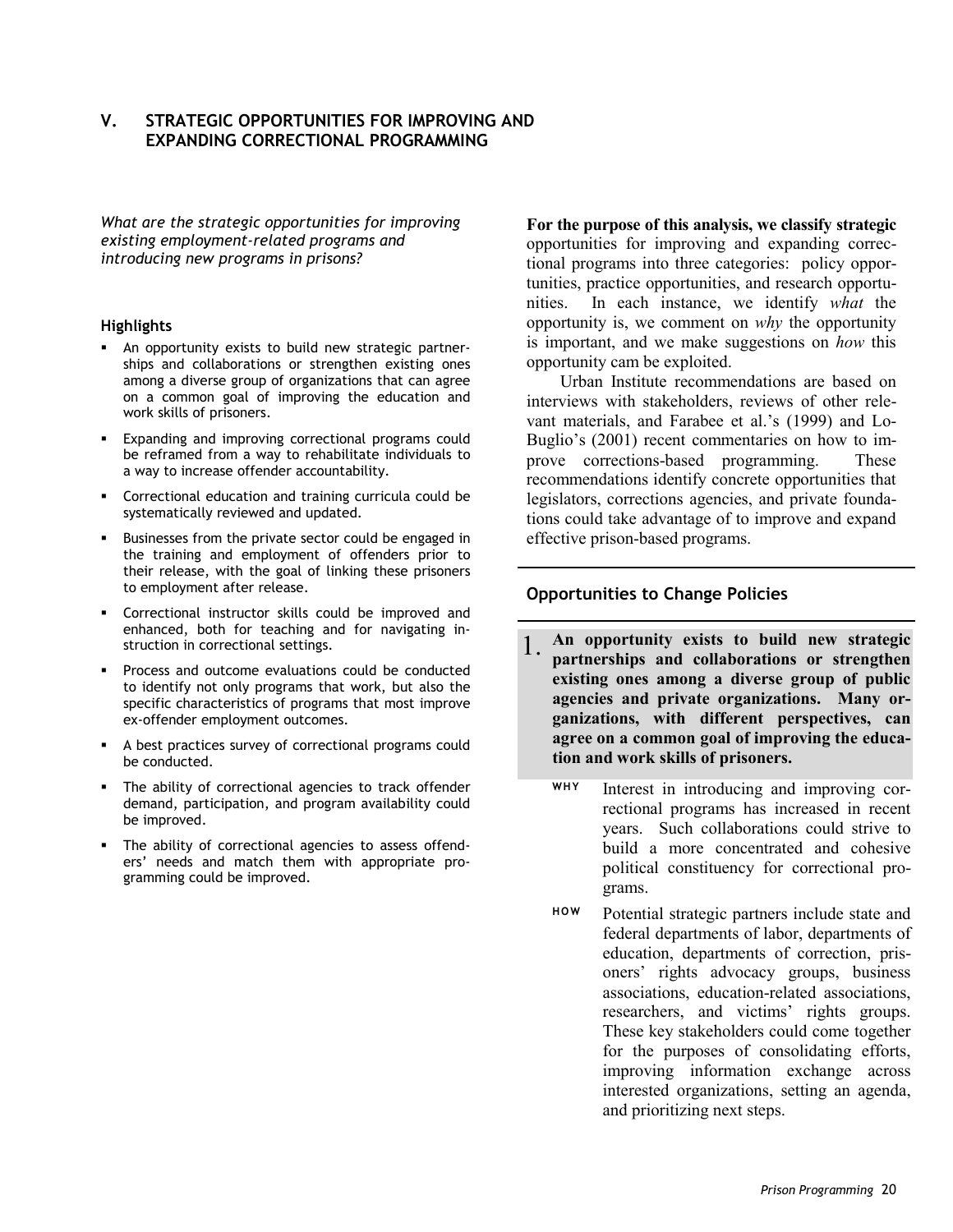- 2. **The objective of rehabilitating offenders to be better human beings so they can lead a more productive, socially acceptable life has seen declining support over the past two decades. Expanding and improving correctional programs could be reframed from a way to rehabilitate individuals to a way to increase offender accountability.**
	- **WHY** Requiring offenders to "be productive" and "work hard" like the average citizen may be more politically palatable and publicly supported than offering incarcerated individuals programs for rehabilitative purposes.
	- **HOW** This effort could be approached at the state level, agency level, or facility level. Laws mandating work or training while incarcerated could be passed by state legislatures. For example, Oregon recently adopted a series of changes in response to the 1994 Prison Reform and Inmate Work Act. The changes include an automated assessment process for identifying offender needs, matching of offender needs with appropriate programming, monitoring of inmate progress, and graduated vocational training and work experiences that culminate with the offender's release (LoBuglio 2001). Alternatively, departments of corrections could introduce policies that require offenders to attain certain education levels before release by a parole board, or individual wardens could implement programs at their facilities given sufficient money and resources.

# **Opportunities to Change Practices**

- 3. **Correctional education and training curricula could be systematically reviewed and updated.**
	- **WHY** Due to limited resources, typical correctional programs have not been regularly reviewed and updated and are often out of date. The tremendous recent changes in technology make it more difficult for offenders to succeed if trained in outdated industries or technologies.
	- **HOW** Organizations that develop standards and curricula for other educational and vocational endeavors could be hired to update and restructure correctional curricula. The Correctional Education Association (CEA)

has developed a set of standards that could provide the foundation for a systematic review.

- 4. **Businesses from the private sector could be engaged in the training and employment of offenders prior to their release, with the goal of linking these prisoners to employment after release.**
	- **WHY** Despite the current, short-term economic concerns, businesses (manufacturers in particular) are forecasting a shortage of workers in the not-too-distant future. Several participants at a recent conference ("Correctional Education and Training: Raising the Stakes" September 24, 2001) noted that many industries are increasingly in need of a well-trained workforce. The estimated high-level of demand over the next decade suggests opportunities for prisons to train offenders in job skills that can be parlayed into well-paying positions. There is considerable interest among both criminal justice and workforce development policymakers and practitioners for in-prison programs that can better prepare inmates for post-release employment.
	- **HOW** Business associations in partnerships with departments of corrections could organize job fairs for soon-to-be-released offenders. (The Federal Bureau of Prisons has adopted this approach with considerable success.) Businesses often are reluctant to participate, but after attending the job fairs typically become enthusiastic supporters because of the direct benefits to them.
- 5. **Correctional instructor skills could be improved and enhanced, both for teaching and for navigating instruction in correctional settings.**
	- **WHY** Inmates have unique educational needs and correctional facilities pose unique logistical challenges. Correctional instructors may not be properly trained to handle such distinctive challenges. Indeed, many programs use volunteer instructors with little to no teaching experience.
	- **HOW** Many community colleges and universities have faculty who may be willing to provide instructor training at little or no cost to prison systems.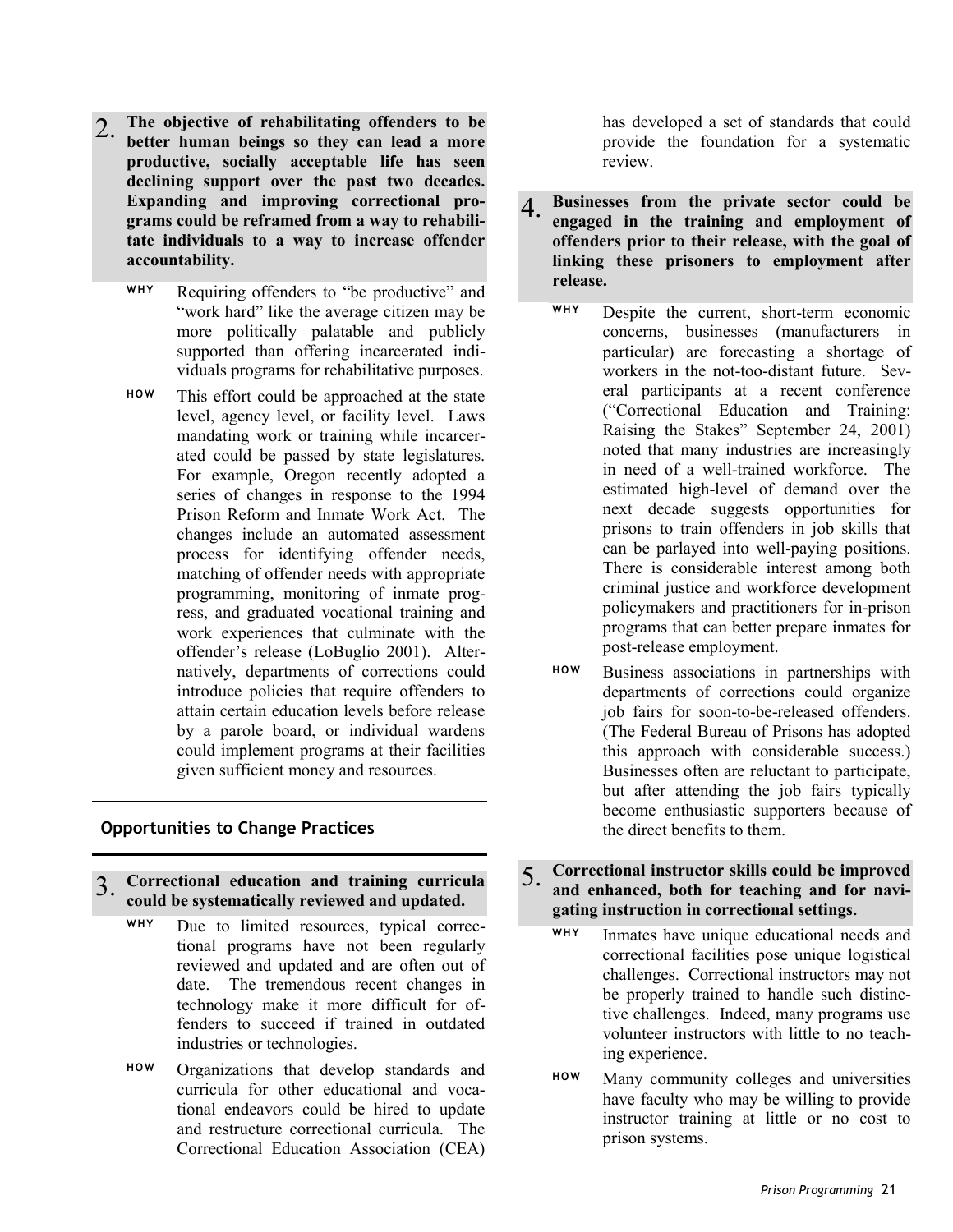### **Opportunities to Improve Research**

# 6. **Evaluations to assess the impact on post-release employment and recidivism and identify poorly run existing programs could be conducted.**

- **WHY** As indicated by the literature review, there is a considerable need for rigorous process and outcome evaluations of well-designed correctional programs, with a particular eye toward identifying characteristics of these programs that most affect prisoner outcomes. Solid research evidence may increase public and political support for correctional programs.
- **HOW** Evaluations could be conducted by research units within the departments of correction, local research partners, or nationally known research organizations.

# 7. **A best practices survey of correctional programs could be conducted.**

- **WHY** A compilation of best practices for educational and vocational programs does not exist.
- **HOW** The survey could be conducted by research units within the departments of correction, local research partners, or larger research organizations. One model for this approach is provided by Ohio's Department of Rehabilitation and Corrections, which has established an Office of Reentry and Correctional Best Practices.

# 8. **The ability of correctional agencies to track offender demand, participation, and program availability could be improved.**

**WHY** In general, departments of corrections currently do not have good mechanisms for recording information related to correctional programs. As described previously, offenders are typically not assigned to programs based on their individual needs. Corrections administrators do not have efficient and accurate mechanisms to record the length of programs, the intensity of programs, the time they are offered relative to an expected release date, or the availability/demand. Better documentation of these issues may make them better positioned to make the case for expanding or improving programs.

- **HOW** In each state, the department of corrections (or perhaps a hired consultant) could survey and interview facility administrators and catalogue demand, participation, and availability or could develop computerized data tracking systems, preferably integrating them into existing systems.
- 9. **The ability of correctional agencies to assess offenders' needs and match offenders' needs with appropriate programming could be improved.**
	- **WHY** Offenders generally are not adequately assessed in terms of their needs and skills before beginning a correctional program. This may result in inefficient use of current resources by not targeting people and programs.
	- **HOW** Evaluations could be conducted by research units within the departments of correction, local research partners, or larger research organizations. The focus could include identifying the best strategies employed nationally to match offender needs and programming, assessing the extent to which these strategies are effective, and developing instruments and procedures that improve the effectiveness of these strategies.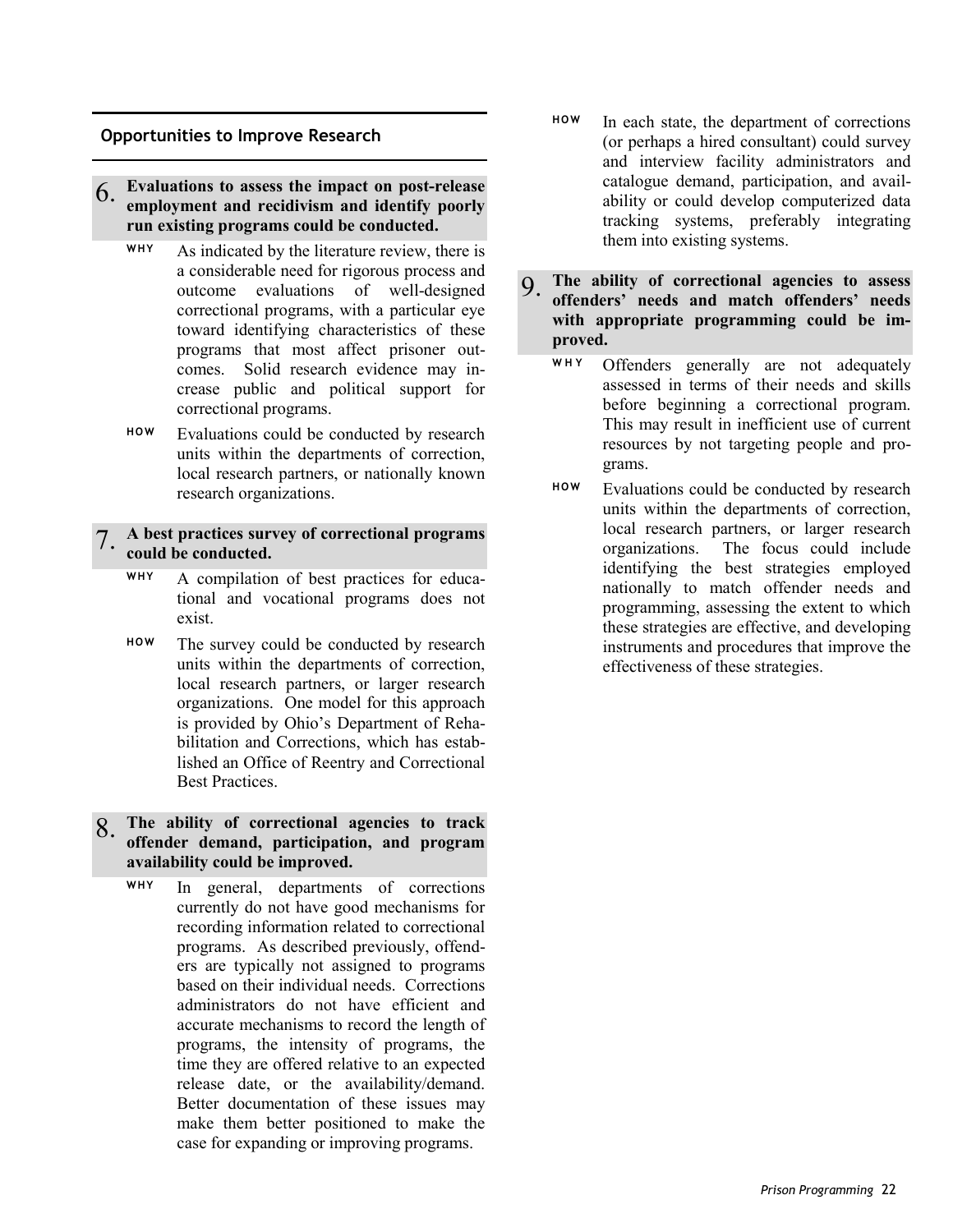# **VI. KEY POLICY TARGETS**

Although the Strategic Opportunities section mentioned several key policy targets, this section focuses more directly and systematically on the people, agencies, and organizations that could facilitate the improvement and enhancement of prison-based programming.

Our discussions with program directors and key administrators in departments of corrections indicate that correctional programming is dependent not only on funding but also on other state agencies, federal

agencies, school districts, non-governmental organizations, and private firms. These groups frequently are essential to ongoing prison programming. Many practitioners noted, however, that these same groups just as frequently remain largely untapped resources.

Based on publications and on interviews with representatives from the seven states, table 5 provides a list of key policy targets important to improving and enhancing successful programming. A brief description of each category is provided below.

| <b>Strategic Partners</b>                                                                                                                                                                                                                                                                                                                                                                                                          | <b>Identified Partners</b>                                                                                                                                    | <b>Specific Examples</b>                                                                                                                                                                                                                                                                                                                                                                                                                                                                                                                |
|------------------------------------------------------------------------------------------------------------------------------------------------------------------------------------------------------------------------------------------------------------------------------------------------------------------------------------------------------------------------------------------------------------------------------------|---------------------------------------------------------------------------------------------------------------------------------------------------------------|-----------------------------------------------------------------------------------------------------------------------------------------------------------------------------------------------------------------------------------------------------------------------------------------------------------------------------------------------------------------------------------------------------------------------------------------------------------------------------------------------------------------------------------------|
| <b>State Agencies</b><br>State departments of corrections fre-<br>quently target other state agencies in<br>promoting and providing prison pro-<br>gramming.                                                                                                                                                                                                                                                                       | • State libraries<br>· Workforce development<br>offices<br>• State-run regional resource<br>centers<br>• State vocational departments<br>State budget offices | Wisconsin's Bureau of Correctional Enterprises (BCE) has<br>created a Transitional Community Placement Project that<br>targets inmates who are scheduled to be released and who are<br>working in a Wisconsin prison industry. The transition program<br>enhances the work offenders are doing in their prison industry<br>job with ethics and job skills training. The most common<br>collaborators are the state's agencies on education-state<br>departments of education and state boards of regents.                               |
| <b>Colleges and Local</b><br><b>School Districts</b><br>Private, state, and community colleges,<br>as well as local school districts, provide<br>educational and vocational materials,<br>student volunteers, and training for<br>teachers.                                                                                                                                                                                        | • Community colleges<br>• Private and state universities<br>• Local school districts                                                                          | The Indiana University and Purdue University Reading Programs<br>have partnered with the Department of Corrections in Indiana<br>to provide tutoring for offenders in adult literacy programs.                                                                                                                                                                                                                                                                                                                                          |
| <b>Federal Agencies</b><br>Federal agencies provide financial sup-<br>port for in-prison programming.                                                                                                                                                                                                                                                                                                                              | • Department of Education<br>• Department of Labor<br>• Department of Justice                                                                                 | Federal funds are provided for Title 1 and Special Education<br>programs for juveniles as well as some adult education pro-<br>grams.                                                                                                                                                                                                                                                                                                                                                                                                   |
| Non-Governmental<br><b>Organizations</b><br>NGOs offer programs to supplement<br>prison programming with skills-based<br>volunteer opportunities.                                                                                                                                                                                                                                                                                  | • Good Will Industries<br>• Habitat for Humanity<br>• United Way                                                                                              | Local chapters of Habitat for Humanity have worked with<br>correctional programs in Iowa, Michigan, and Wisconsin to<br>create opportunities for offenders to learn building skills and<br>help the community.                                                                                                                                                                                                                                                                                                                          |
| <b>Private Companies</b><br>State departments of correction also<br>target private corporations for promot-<br>ing and providing prison programming.<br>Private corporations invest in correc-<br>tional programming by offering business<br>to local prison industries and training to<br>offenders.<br>Source: Based on publications and on Urban Institute interviews with key personnel from state departments of corrections. | • Manufacturing companies<br>Internet providers and soft-<br>ware manufacturers                                                                               | • Prison industries like MINNCOR (Minnesota) and BCE (Wiscon-<br>sin) have established partnerships with private companies.<br>The partnerships provide additional work opportunities for<br>offenders, and private companies receive a reliable and<br>flexible workforce for large projects.<br>• The Department of Corrections in Minnesota voiced interest<br>in working with Internet providers and software manufactur-<br>ers to produce a way for offenders to develop computer skills<br>with a simulated Internet connection. |

#### **Table 5. Key Policy Targets for Improving and Enhancing Prison Programming**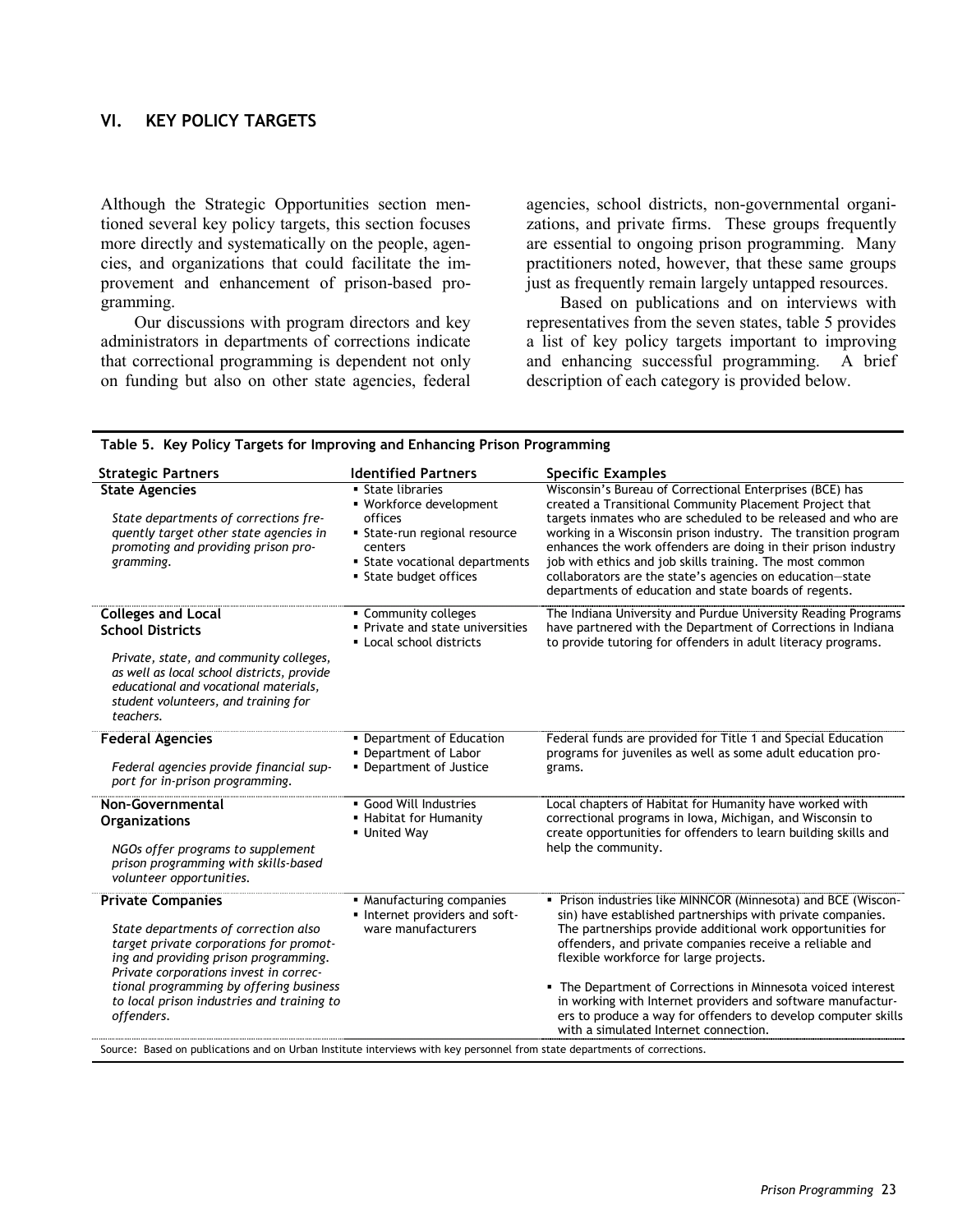#### **State Agencies**

State agencies were the most frequently cited strategic partners. They provide both financial resources and programming support. State libraries could supply materials and resources for prison educators. Workforce development offices could work with departments of corrections to make sure offenders are well-prepared for finding and retaining employment upon release. State-run regional resource centers work with correctional facilities to find local jobs in the communities offenders will be returning to when they are released. Because they are often treated as separate entities, the state's prison industries are also a commonly cited state partner. The collaboration opportunities between the prison industries and other groups, especially businesses, lie in creating programs that match existing business needs.

#### **Colleges and Local School Districts**

The next most frequently cited strategic partner was colleges and local school districts, focusing on programming that these educational institutions provided directly. For example, the Iowa Department of Corrections works closely with the community college system to provide college-level courses for inmates. Private and state universities were also mentioned as partners. Departments of Corrections in Wisconsin and Indiana have partnered with state universities and private colleges to bring student tutors and state-of-the-art teaching techniques to offenders. Local school districts also were reported as a source to provide technical support for teachers in prison.

#### **Federal Agencies**

Federal agencies were cited as strategic partners. The partnership is built around the financial assistance the federal agencies provide to state departments of corrections. The three agencies that were cited most often were the Department of Education, the Department of Labor, and the Department of Justice. The Department of Education provides funding for ABE, Title 1, and other juvenile programs. And the Department of Justice oversees the Prison Industries Enhancement Certification Program discussed earlier in this report.

#### **Non-Governmental Organizations**

Non-governmental organizations (NGOs) were mentioned because of the support and opportunities they provide prisoners. Representatives from Wisconsin, Indiana, and Michigan explicitly mentioned collaborations with NGOs. Wisconsin and Michigan work with Habitat for Humanity, building affordable housing and allowing prisoners to learn appropriate skills on the job. Indiana's Department of Corrections works with United Way and Good Will Industries on projects that help the community and build skills for offenders.

#### **Private Companies**

Private companies comprise the final group of policy targets mentioned by prison officials and other respondents. Companies in Minnesota and Wisconsin provide jobs for offenders who still are in prison. Both prison industries and private companies form partnerships under the Department of Justice PIE program. These partnerships provide unique opportunities for inmates to be exposed to and participate in work that will enable them to develop the skills necessary to obtain higher paying employment upon release from prison.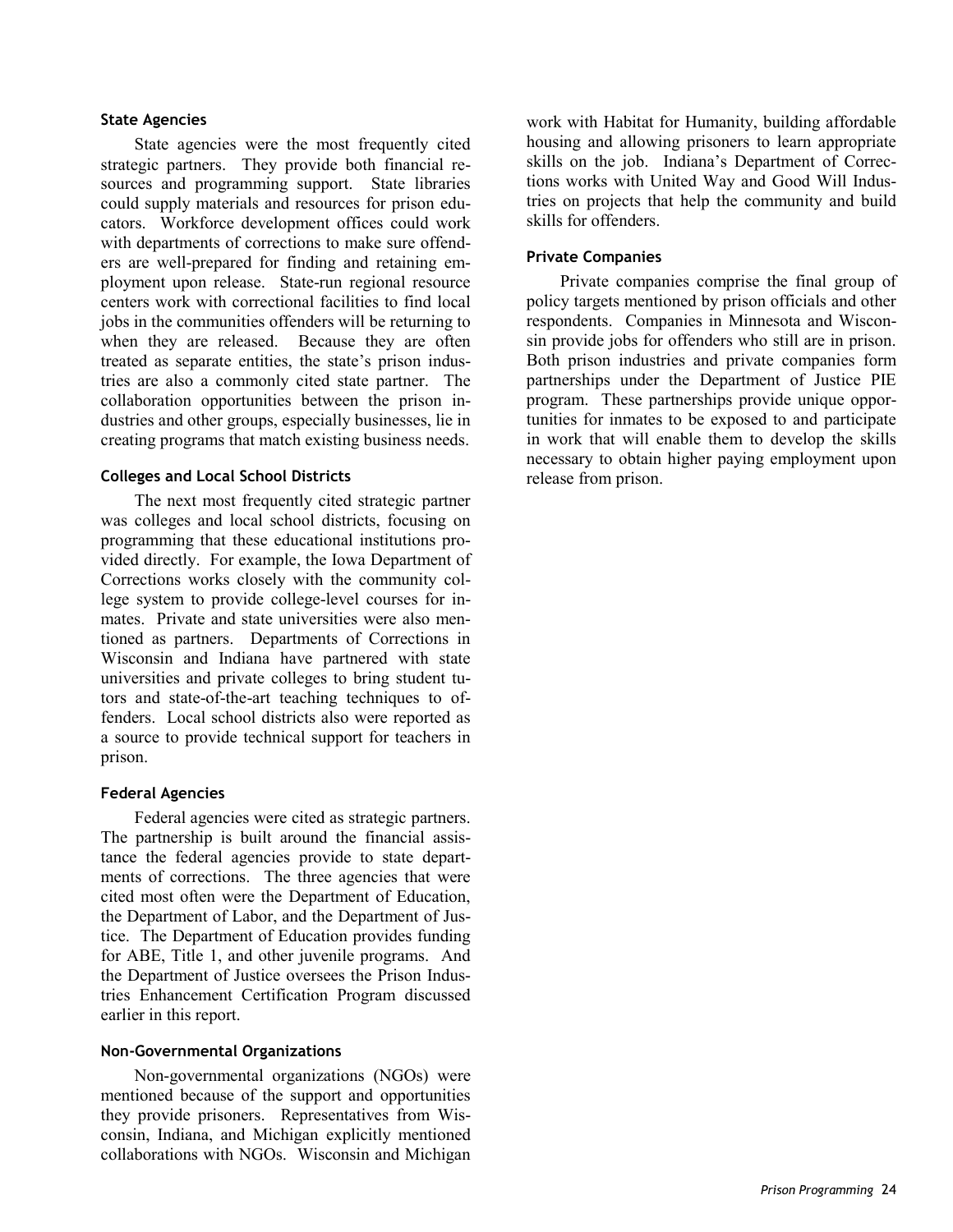# **VII. CONCLUSION**

**This report provides a preliminary investigation** of correctional education and employment-related programs in terms of their effectiveness, the current practices, and strategic opportunities and policy targets. The Urban Institute's preliminary investigation suggests that prison-based programming (education, vocational training, prison industries, employment services) can be effective in reducing recidivism and increasing post-release employment prospects. However, there is as yet no definitive body of research firmly establishing this link, or that this link is strong. The assessment also shows that programming participation rates vary considerably across types of programs and among the seven states examined. Finally, it highlights a range of strategic opportunities and policy targets that currently exist for improving and enhancing correctional programming.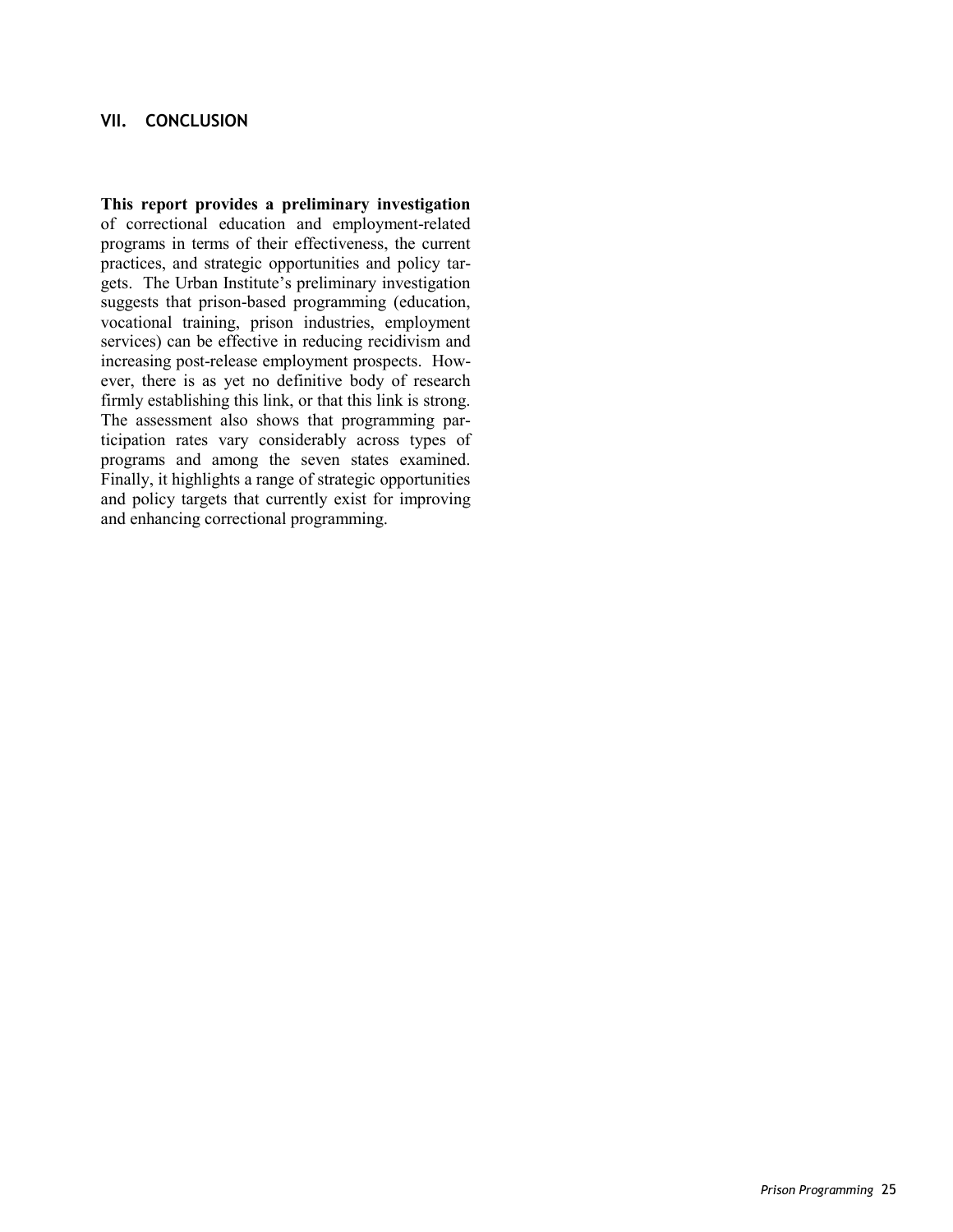### **VIII. REFERENCES**

- Andrews, D., and J. Bonata. 1994. *The Psychology of Criminal Conduct.* Cincinnati, Ohio: Anderson.
- Austin, J., and J. Irwin. 2001. *It's About Time: America's Imprisonment Binge*. Belmont, Calif.: Wadsworth.
- Beck, A., and P. Harrison. 2001. *Prisoners in 2000*. Bureau of Justice Statistics Bulletin NCJ 188207. Washington, D.C.
- Bushway, S. 2001. Presentation on the effectiveness of prison-based transitional employment services, given at the George Washington University Conference, "Correctional Education and Training: Raising the Stakes." September 24, 2001.
	- ———, and P. Reuter. 1997. "Labor Markets and Crime Risk Factors." In *Preventing Crime: What Works, What Doesn't, What's Promising,* 6-1 to 6-59. College Park: University of Maryland, Department of Criminology and Criminal Justice.
	- ———. 2002. "Labor Markets and Crime." In *Crime: Public Policies for Crime Control,* 2d ed., edited by James Q. Wilson and Joan Petersilia. San Francisco: ICS Press.
- Cogswell, S. 1994. *Education Behind Bars: Opportunities and Obstacles*. Columbus, Ohio: Legislative Office of Education Oversight.
- Cullen, F. T., and P. Gendreau. 2000. "Assessing Correctional Rehabilitation: Policy, Practice, and Prospects." In *Criminal Justice 2000: Policies, Processes, and Decisions of the Criminal Justice System,* vol. 3, pp. 109–76. Washington, D.C.: U.S. Department of Justice.
- Farabee, D., M. Prendergast, J. Cartier, H. Wexler, K. Knight, and M. D. Anglin. 1999. "Barriers to Implementing Effective Correctional Drug Treatment Programs." *The Prison Journal* 79(2), 150–62.
- Finn, P. 1998. "Texas' Project RIO." In *Program Focus*. NCJ 168637. Washington, D.C.: National Institute of Justice.
- Gaes, G., T. Flanagan, L. Motiuk, and L. Stewart. 1999. "Adult Correctional Treatment." In *Prisons, Criminal Justice: A Review of Research,* edited by M. Tonry and Joan Petersilia. Chicago: University of Chicago Press.
- Gerber, J., and E. Fritsch. 1994. "The Effects of Academic and Vocational Program Participation on Inmate Misconduct and Reincarceration." In *Prison Education Research Project: Final Report.* Huntsville, Texas: Sam Houston State University.
- Glass, G. V. 1976. "Primary, Secondary and Metaanalysis." *Educational Researcher* 5(10), 3–8.
- Illinois Correctional Industries. 2000. *Annual Report FY2000*. Springfield, Ill.: Illinois Correctional Industries.
- Illinois Department of Corrections. 1999. *Human Resources Plan Fiscal Years 1998–2000*. Springfield, Ill.: Illinois Department of Corrections.
- Indiana Department of Corrections. 2000. *FY00 Education Services Division Annual Report*. Indianapolis, Ind.: Indiana Department of Corrections, Education Services Division.
- Iowa Department of Corrections. 2000. *Five Year Plan and Annual Report FY 2000–2001*. Des Moines, Iowa: Iowa Department of Corrections.
- LoBuglio, S. 2001. "Time to Reframe Politics and Practices in Correctional Education." In the *Annual Review of Adult Learning and Literacy, Vol.2.* Cambridge, MA: National Center for the Study of Adult Learning and Literacy.
- Lynch, James P., and William J. Sabol. 2001. "Prisoner Reentry in Perspective." *Crime Policy Report*, Vol. 3. Washington, D.C.: The Urban Institute
- Michigan Department of Corrections. 1999. "Smokin' Joe Visits Michigan Prisons." *FYI Newsletter*, Vol. 10, Issue 4. http://www.michigan.gov/corrections. (Accessed October 5, 2001.)
	- ———. 2001. "Michigan State Industries." http://www.michigan.gov/corrections. (Accessed October 5, 2001.)
- MINNCOR Industries. 2000. *MINNCOR Industries Fiscal Year 2000 Annual Report*. St. Paul, Minn.: MINNCOR Industries/Moose Lake Facility.
- National Correctional Industries Association. 1998. "Public Policy on Correctional Industries." http://www.nationalcia.org/publicpolicy2.html. (Accessed October 5, 2001.)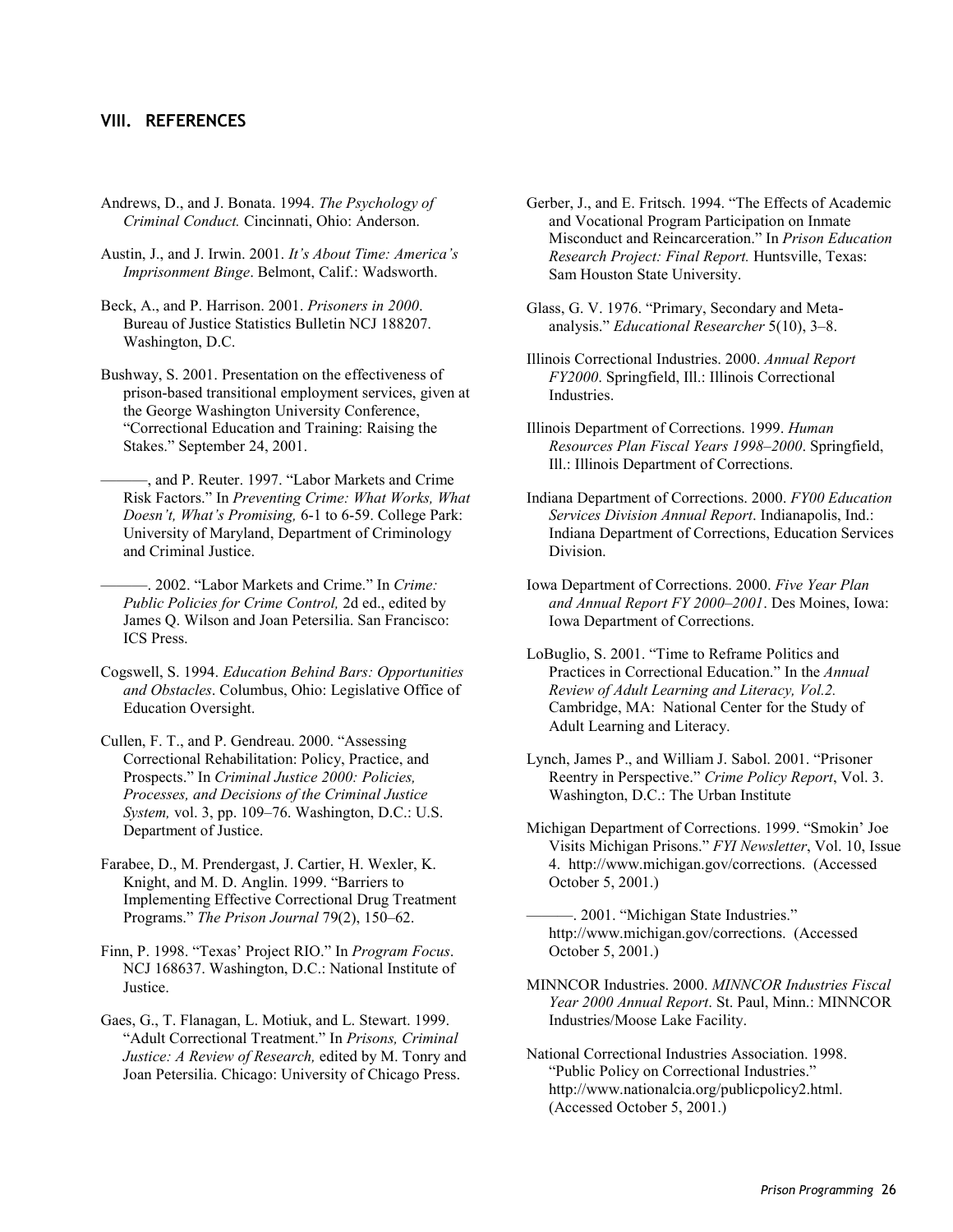-. 2001. "PIE Certificate Program." http://www.nationalcia.org/pieprog2.html. (Accessed October 5, 2001.)

- Ohio Department of Rehabilitation and Correction. 2000. "Ohio Central School System." http://www.drc.state.oh.us/web/educatio.htm. (Accessed October 5, 2001.)
- PEN Products. 2000. *2000 Annual Report*. Indianapolis, Ind.: PEN Products.
- Piel, A. 1998. "Economic Conditions, Work, and Crime." In *The Handbook of Crime and Punishment*, edited by Michael Tonry. New York: Oxford University Press.
- Saylor, W., and G. Gaes. 1992. "PREP Study Links UNICOR Work Experience with Successful Post-Release Outcome." *Research Forum* 1(3), 1–8.
- Slambrouck, P. 2000. "Push to Expand Book-Learning Behind Bars." *Christian Science Monitor,* 15 September, p. 3.
- Travis, Jeremy, Amy L. Solomon, and Michelle Waul. 2001. *From Prison to Home: The Dimensions and Consequences of Prisoner Reentry*. Washington, D.C.: The Urban Institute.
- Wilson, D., and C. Gallagher. 2000. "A Meta-Analysis of Corrections-Based Education, Vocation, and Work Programs for Adult Offenders." *Journal of Research in Crime and Delinquency*, 37 (4) 347–368.
- Wisconsin Department of Corrections. 2000. *Fiscal 2000 Annual Education Report*. Madison, Wisc.: Wisconsin Department of Corrections, Office of Education, Division of Adult Institutions.